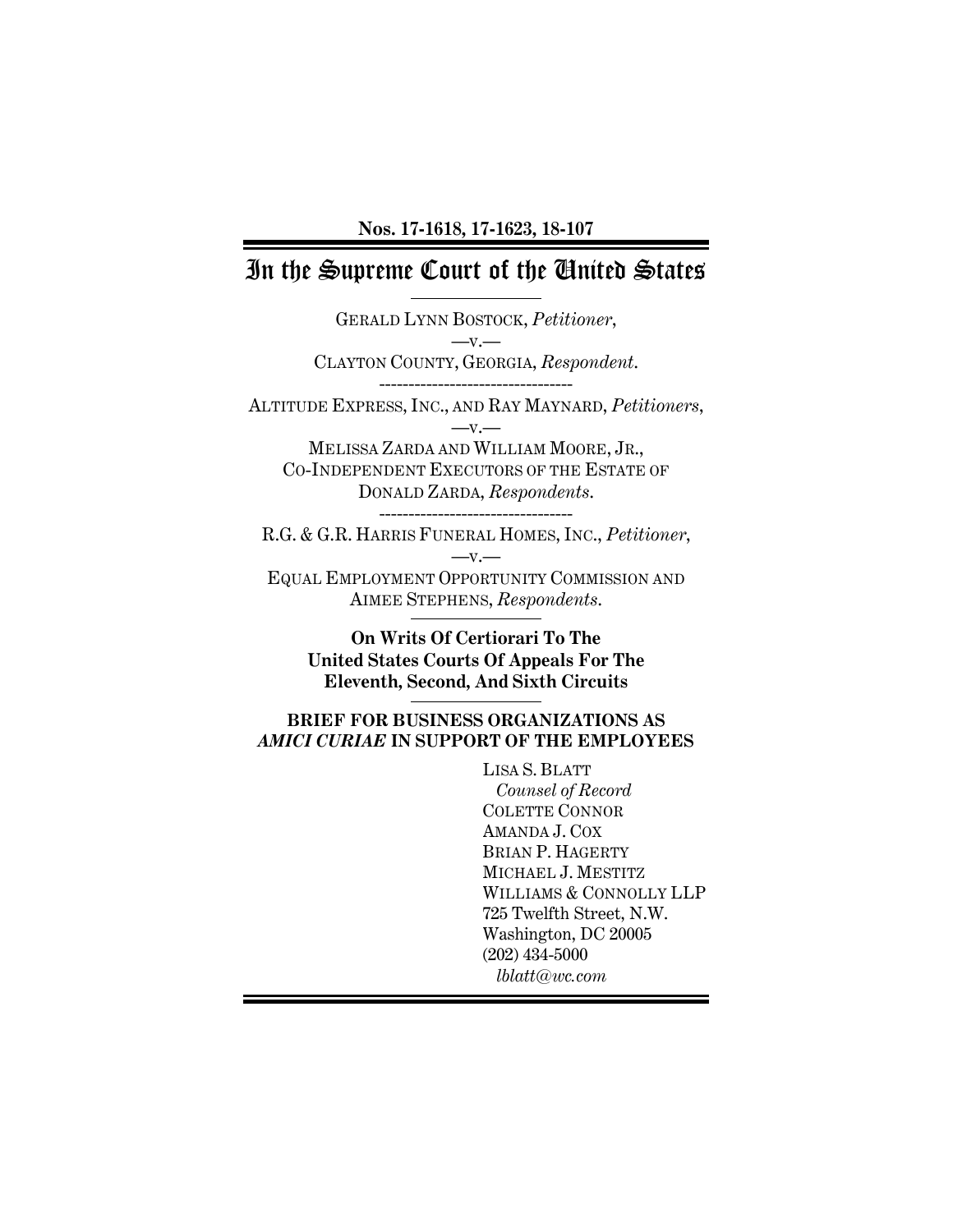## **TABLE OF CONTENTS**

| <b>Federal Protections for LGBT Employees</b><br>$\mathbf{L}$<br>Benefit Employers' Ability to Attract and |    |
|------------------------------------------------------------------------------------------------------------|----|
| II. Federal Protections for LGBT Employees<br><b>Benefit Employers By Boosting</b>                         |    |
| III. Federal Protections for LGBT Employees<br>Reduce Administrative Burdens on                            |    |
|                                                                                                            | 94 |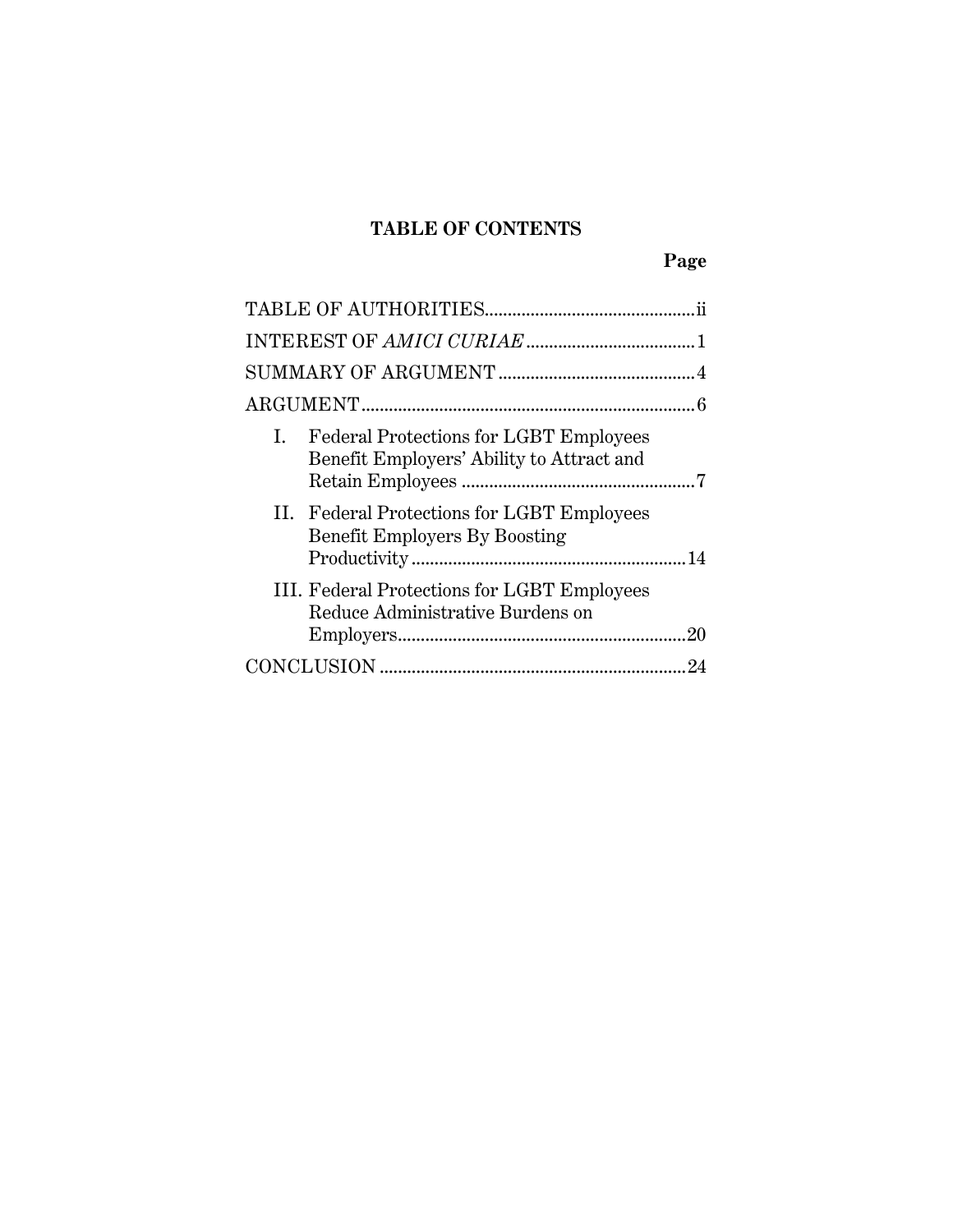## **TABLE OF AUTHORITIES**

# **Page(s)**

## **Cases:**

| <i>Hively v. Ivy Tech Cmty. Coll., 853 F.3d</i>                                                                                                 |
|-------------------------------------------------------------------------------------------------------------------------------------------------|
| Zarda v. Altitude Express, 883 F.3d 100                                                                                                         |
| <b>Other Authorities:</b>                                                                                                                       |
| Anchoring Equality: How U.S.<br>Corporations Can Build Equal and<br>Inclusive Global Workforces, COUNCIL<br>FOR GLOBAL EQUALITY (Oct. 2009)  16 |
| Big Demands and High Expectations: The<br>Deloitte Millennial Survey, DELOITTE                                                                  |
| Crosby Burns, The Costly Business of<br>Discrimination, CENTER FOR<br>AMERICAN PROGRESS (Mar. 2012) 12, 13, 16                                  |
| <b>Business Success and Growth Through</b><br>LGBT-Inclusive Culture, U.S.<br>CHAMBER OF COMMERCE FOUNDATION                                    |
| Carol Christian, Transgender Houston<br>Woman Suing Saks Calls Retailer's<br>Discrimination Stance 'Astounding',                                |
| The Cost of the Closet and the Rewards of<br>Inclusion, HUMAN RIGHTS CAMPAIGN                                                                   |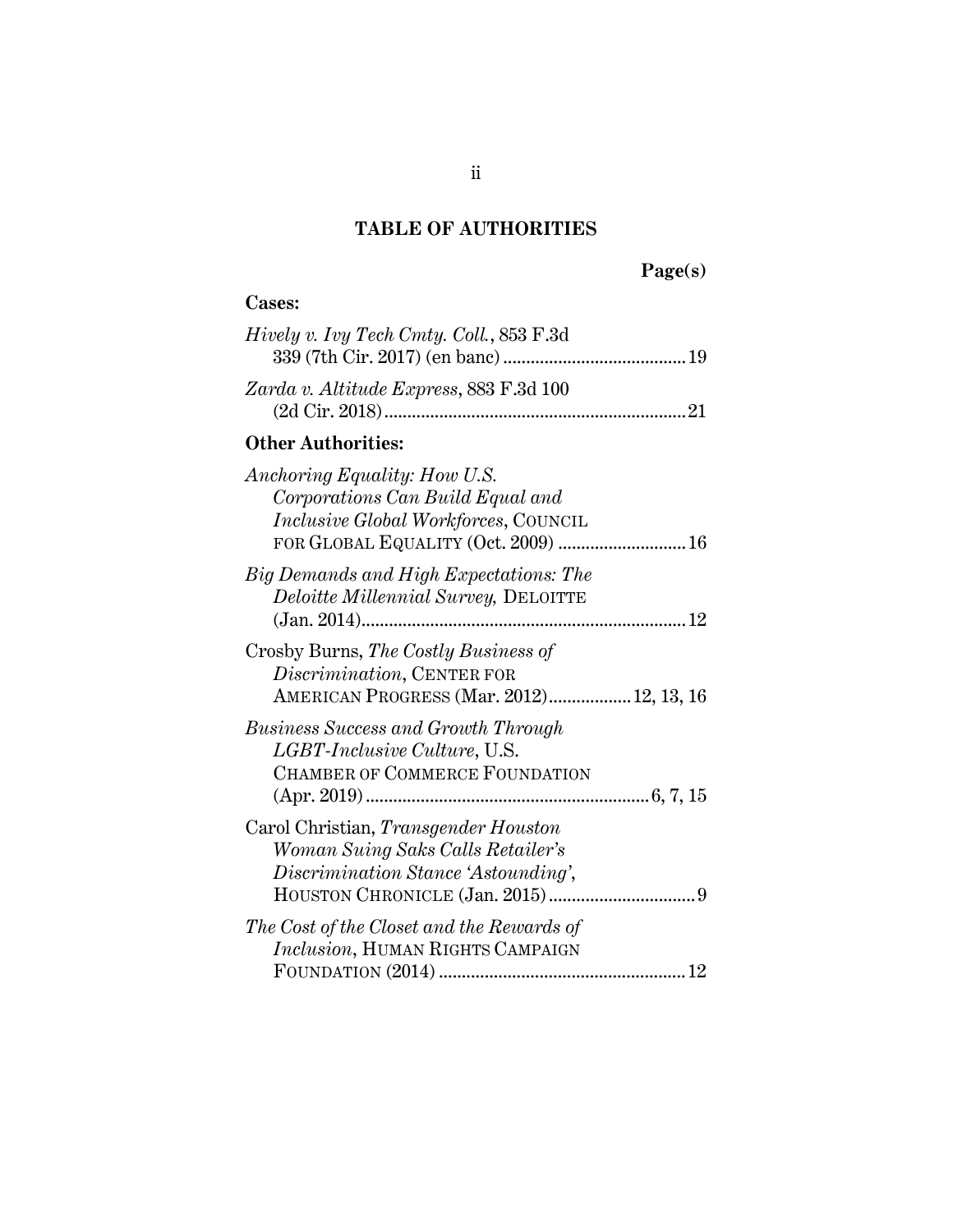| ret<br>÷ |
|----------|
|----------|

| Degrees of Equality: A National Study<br>Examining Workplace Climate for<br>LGBT Employees, HUMAN RIGHTS                                                          |
|-------------------------------------------------------------------------------------------------------------------------------------------------------------------|
| Benjamin A. Everly et al., Don't Ask,<br>Don't Tell? Does Disclosure of Gay<br><i>Identity Affect Partner Performance?</i> ,<br><b>48 JOURNAL OF EXPERIMENTAL</b> |
| Hayley Fox, How Salt Lake City Became<br>an Unlikely Gay Mecca,                                                                                                   |
| April Guasp and Jean Balfour, Peak<br>Performance: Gay People and<br><i>Productivity</i> , STONEWALL (2008)17, 18                                                 |
| Sylvia Ann Hewlett & Kenji Yoshino, Out<br>in the World: Securing LGBT Rights<br>in the Global Market Place, CENTER<br>FOR TALENT INNOVATION (2016)  14, 17       |
| Sylvia Hewlett et al., What Don't Ask,<br>Don't Tell Really Costs, HARVARD<br><b>BUSINESS REVIEW BLOG NETWORK</b>                                                 |
| Mohammed Hossain et al., Do LGBT<br><i>Workplace Diversity Policies Create</i><br>Value for Firms?, JOURNAL OF                                                    |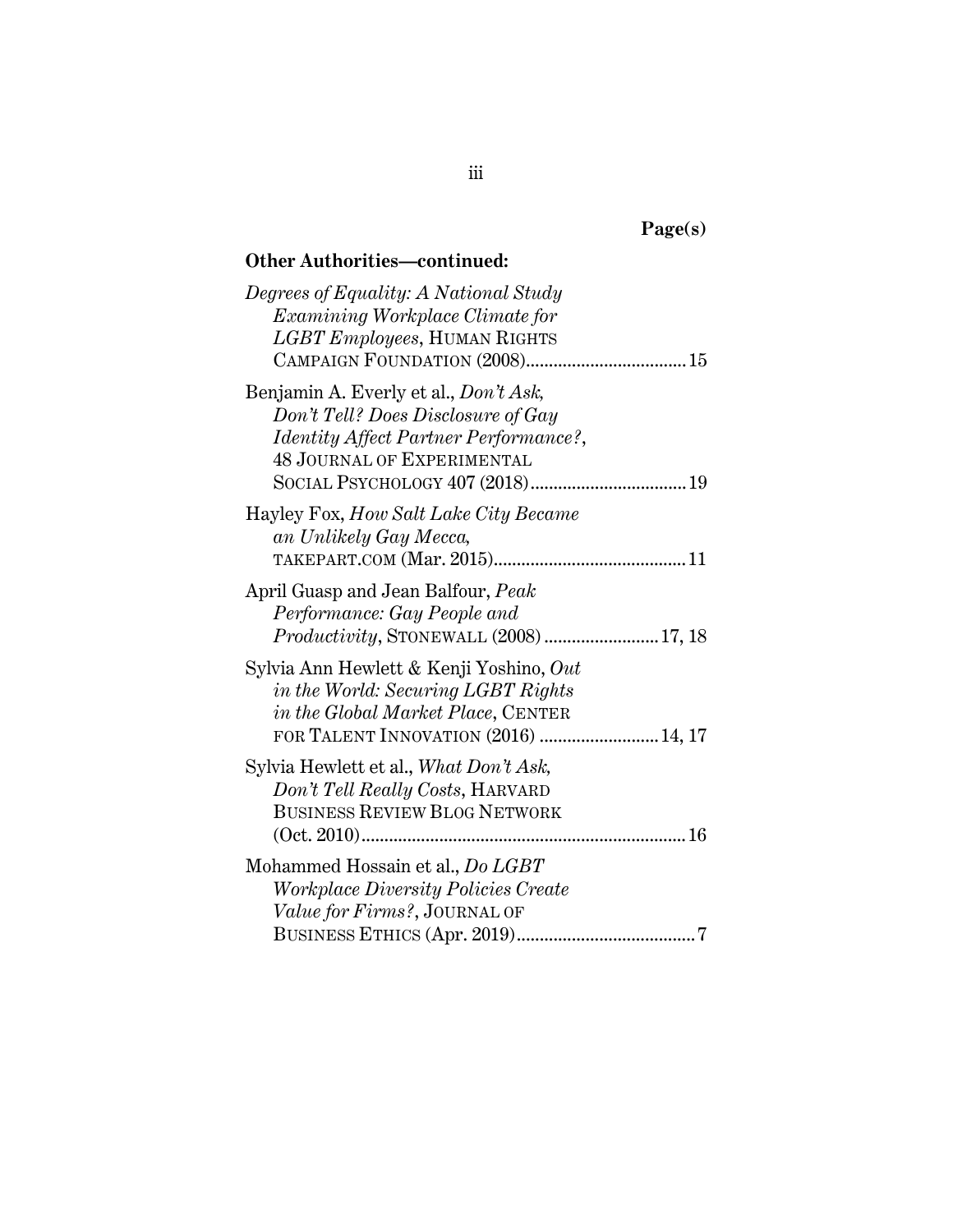| ١í<br>o c<br><br>. .<br>− |
|---------------------------|
|---------------------------|

| Ian Johnson and Darren Cooper, LGBT<br>Diversity: Show Me the Business Case,                                                                                                               |
|--------------------------------------------------------------------------------------------------------------------------------------------------------------------------------------------|
| M.V. Lee Badgett et al., The Business<br><b>Impact of LGBT-Supportive</b><br>Workplace Policies, WILLIAMS                                                                                  |
| Majority of Americans Believe Gay and<br>Lesbian Couples in Committed<br>Relationships Should Receive Equal<br><i>Workplace Benefits to Heterosexual</i><br><i>Married Couples, HARRIS</i> |
| Christy Mallory and Brad Sears, An<br>Evaluation of Local Laws Requiring<br>Government Contractors To Adopt<br>LGBT-Related Workplace Policies, 5<br><b>ALBANY GOVERNMENT LAW REVIEW</b>   |
| Christy Mallory and Brad Sears,<br><b>Employment Discrimination Based on</b><br>Sexual Orientation and Gender<br><i>Identity in Georgia</i> , THE WILLIAMS                                 |
| Christy Mallory and Brad Sears,<br><b>Employment Discrimination Based on</b><br>Sexual Orientation and Gender<br><i>Identity in South Dakota</i> , THE                                     |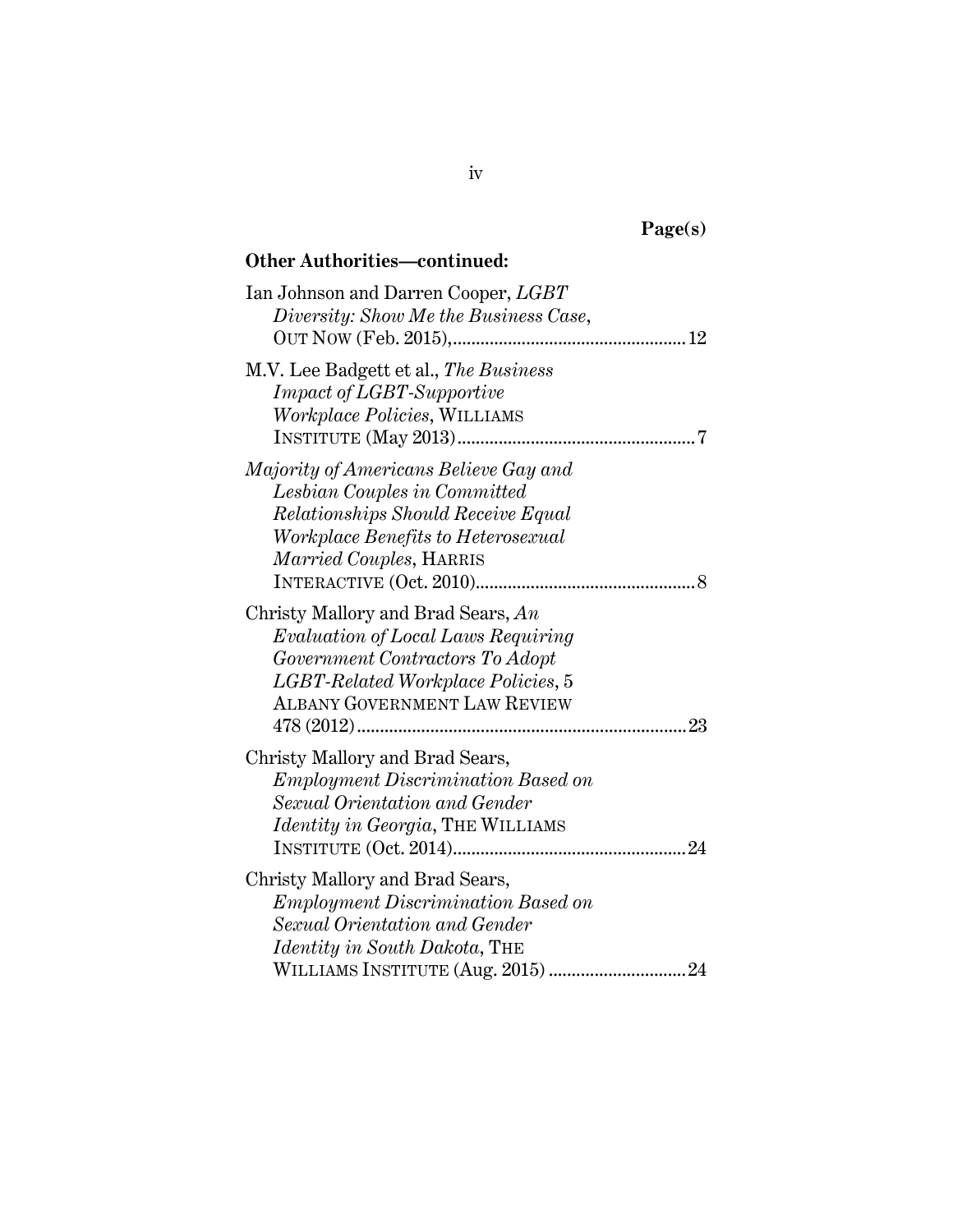| 1.Q7<br>ρ١<br>e. |
|------------------|
|------------------|

| Frank Newport and Gary J. Gates, San<br>Francisco Metro Area Ranks Highest |
|----------------------------------------------------------------------------|
| in LGBT Percentage, GALLUP (Mar.                                           |
| $2015)$                                                                    |
|                                                                            |
| Shaun Pichler et al., Do LGBT-Supportive                                   |
| Corporate Policies Enhance Firm                                            |
| Performance?, 57 HUMAN RESOURCES                                           |
| MANAGEMENT 263 (2018) 19, 23, 24                                           |
| <b>Research Reveals the Driving Force</b>                                  |
| <b>Behind American Employees and</b>                                       |
| Their Career Choices, CORNERSTONE                                          |
|                                                                            |
| John N. Roberts and Cristian A. Landa,                                     |
| Return on Equality, the Real ROE:                                          |
| The Shareholder Case for LGBT                                              |
|                                                                            |
|                                                                            |
| Dennis Romboy, Salt Lake City Has 7th-                                     |
| highest Rate of LGBT Population in                                         |
|                                                                            |
| Brad Sears and Christy Mallory,                                            |
| Documented Evidence of Employment                                          |
| Discrimination & Its Effects on LGBT                                       |
| People, WILLIAMS INSTITUTE (July                                           |
|                                                                            |
| Brad Sears et al., Economic Motives for                                    |
| Adopting LGBT-related Workplace                                            |
|                                                                            |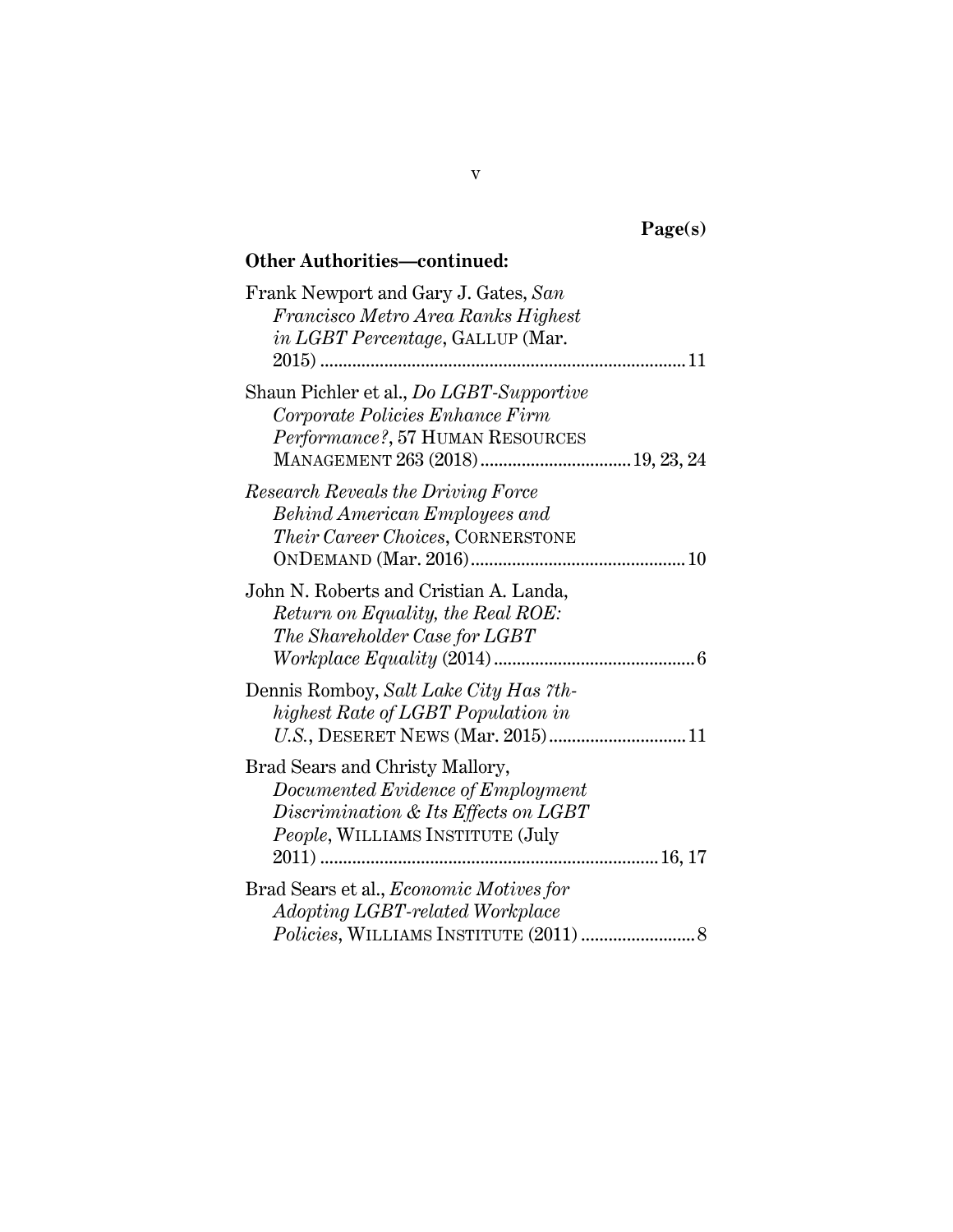**Page(s)** 

| Seventy-Two Percent of Working              |
|---------------------------------------------|
| Americans Surveyed Would or May             |
| Consider Leaving an Organization for        |
| One They Think is More Inclusive,           |
| <i>Deloitte Poll Finds</i> , DELOITTE (June |
|                                             |
| <b>Small Business Owners Oppose Denying</b> |
| Services to LGBT Customers, SMALL           |
|                                             |
| <b>Small Businesses Support Workplace</b>   |
| Nondiscrimination Policies, SMALL           |
|                                             |
| A Workplace Divided: Understanding the      |
| Climate for LGBTQ Workers                   |
| <i>Nationwide</i> , HUMAN RIGHTS            |
| CAMPAIGN FOUNDATION (2018) 4, 15            |
|                                             |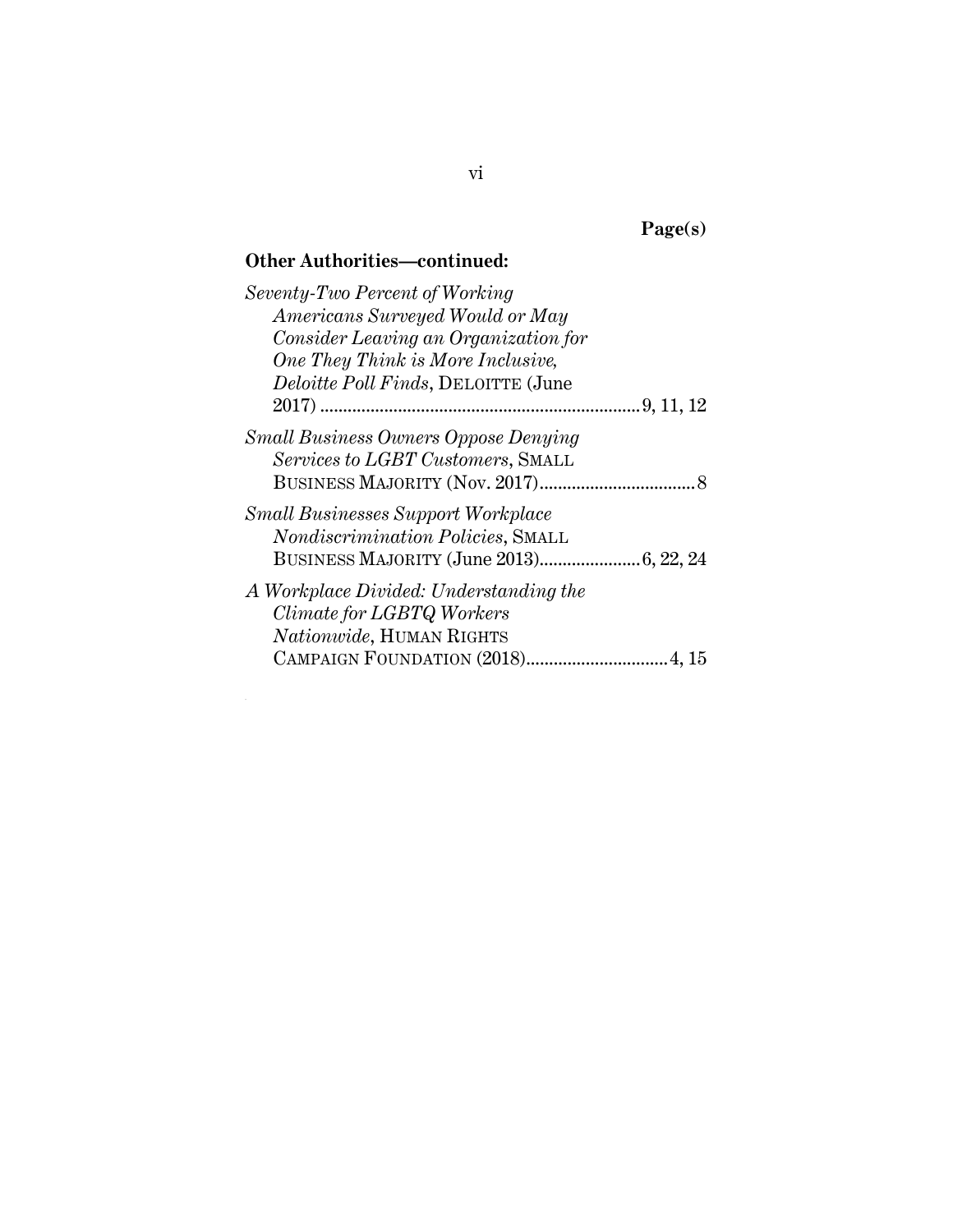### **INTEREST OF** *AMICI CURIAE*\*

*Amici* are business organizations with members that collectively represent tens of thousands of businesses nationwide.

The **American Independent Business Alliance** is a non-profit organization serving a nationwide network of local and state organizations with a cumulative membership of approximately 26,000 independent businesses. These local and state alliances serve as a voice for their constituency of independently-owned businesses and help them compete successfully against large corporations.

The **American Sustainable Business Council** ("ASBC") is a network of business organizations and companies committed to advancing market solutions and policies that support a vibrant, just, and sustainable economy. Founded in 2009, the ASBC and its network collectively represent over 250,000 businesses committed to the triple bottom line: People, Planet, and Profit. The ASBC knows sustainable business is good business – and a sustainable economy is good for America.

The **Glendale Chamber of Commerce** is a private, non-profit, membership-driven organization comprised of nearly 1,300 business enterprises, civic organizations,

 <sup>\*</sup> Pursuant to Rule 37.6, *amici* affirm that no counsel for a party authored this brief in whole or in part and that no person other than *amici*, their members, or their counsel have made any monetary contributions intended to fund the preparation or submission of this brief. Pursuant to Rule 37.3, *amici* affirm that the Employees have been contacted and have consented to the filing of this brief; the remaining parties have provided blanket consent by letter to the filing of amicus briefs, copies of which are on file with the Clerk's Office.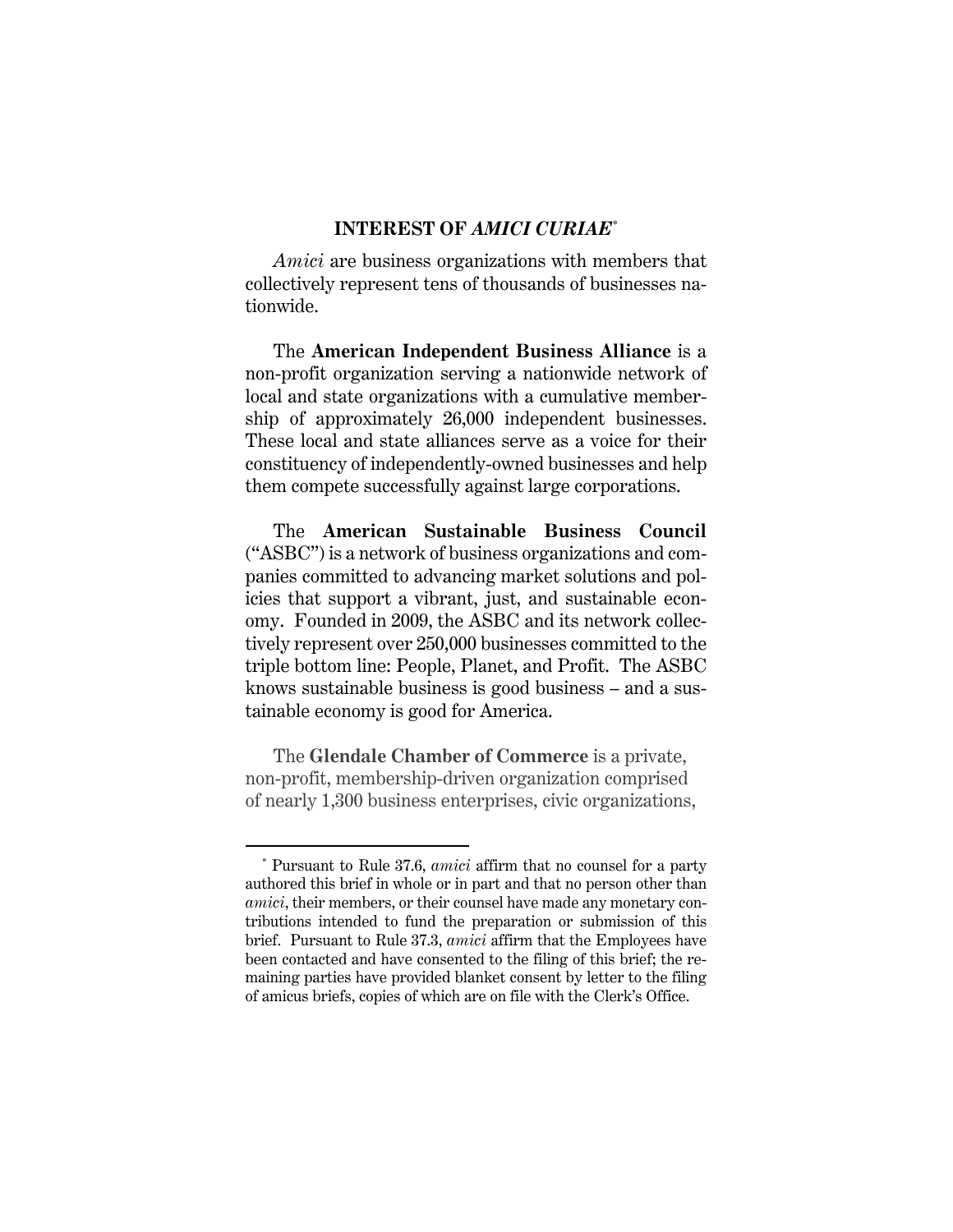educational institutions, and individuals. Its mission is to provide leadership that facilitates the creation of a prosperous regional economy and effective advocacy for its members and the business community of Glendale, Arizona.

The **Good Business Colorado Association** ("GBCA") is a state-wide, non-partisan business association whose members are committed to building a strong economy, thriving communities, and a sustainable environment. GBCA membership spans industries and is inclusive of businesses of all sizes and stages. With over 160 members across the state of Colorado, GBCA advocates for responsible business owners who understand that success is measured not only in profit, but by the strength of our economy, communities, and environment.

The **Greater Boston Chamber of Commerce** ("GBCC") is an independent, non-profit organization that is the convener, voice and advocate of the Greater Boston business community. Its values include creating an environment where individuals from all backgrounds are included and have equal access, opportunity, and support for advancement. Its strategic work includes advocating for and leading work aimed at preparing, attracting, and retaining a talented workforce. GBCC represents more than 1,300 businesses of all sizes from virtually every industry and profession in the Greater Boston region.

The **Main Street Alliance** is a national network of state-based small-business coalitions that provide their members with a platform to express views on issues affecting their businesses and local economies. Main Street has affiliates in 15 states, including New York and Michi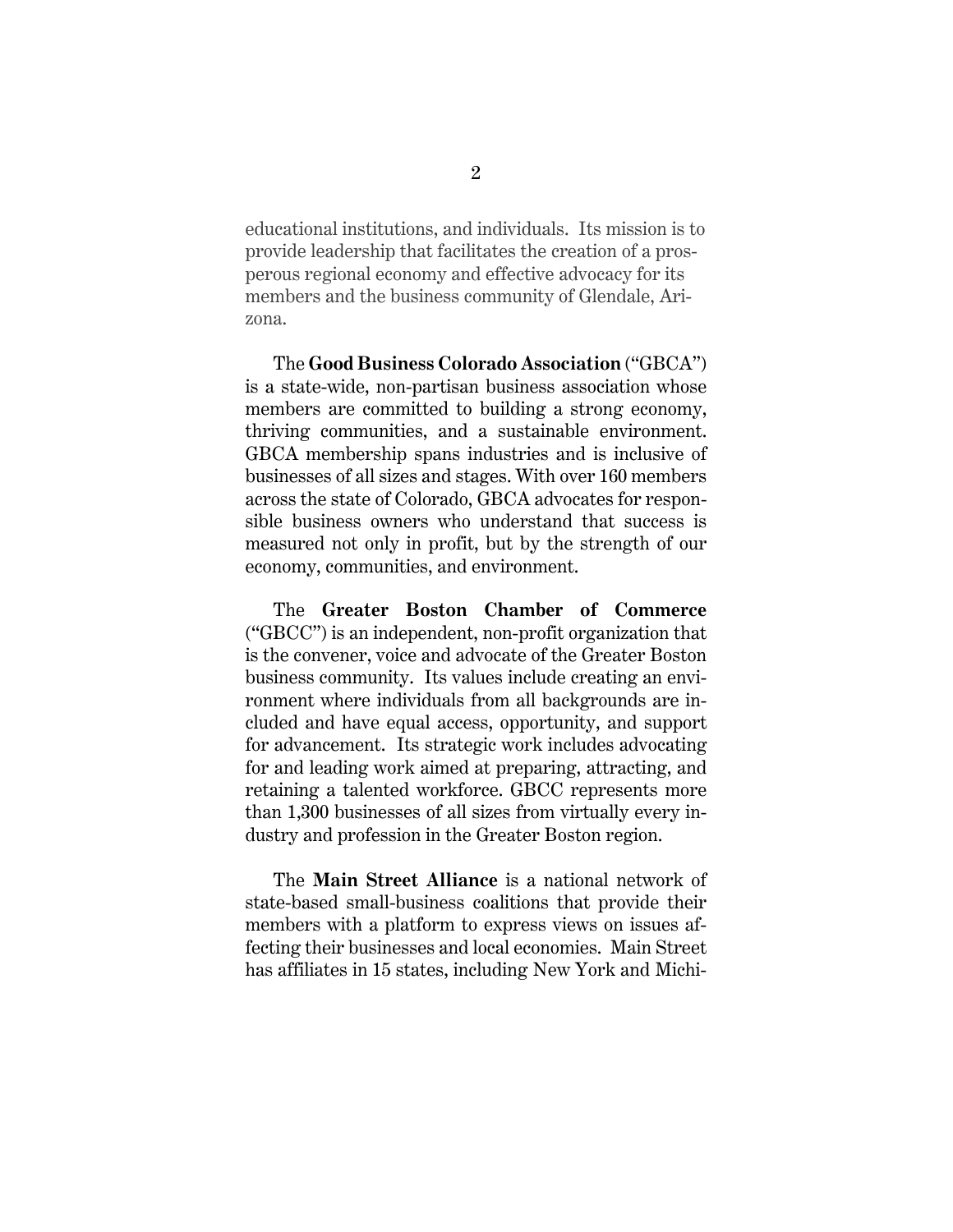gan. Its work encompasses a broad range of issues affecting the business community, including matters relating to civil rights and the equal treatment of customers and patrons. Main Street's members include approximately 30,000 small businesses across the country.

The **North Texas Commission** is a public-private partnership dedicated to advancing the vibrancy of a 13 county region of 7.5 million Texans, anchored by the cities of Dallas and Fort Worth. It has scores of major investors, including American Airlines, AT&T, Bank of America, Blue Cross/Blue Shield, Boeing, Capital One, the City of Dallas, Liberty Mutual Insurance, Texas Instruments, and Toyota.

The **Seattle Metropolitan Chamber of Commerce** is the largest and most diverse business advocacy organization in the Seattle metro region. Founded in 1882 by local business leaders, the Chamber represents 2,400 members who employ over 750,000 members of our regional workforce. The Chamber's vision is an economically vibrant and globally competitive metro region where businesses of all sizes and types flourish and prosperity is shared.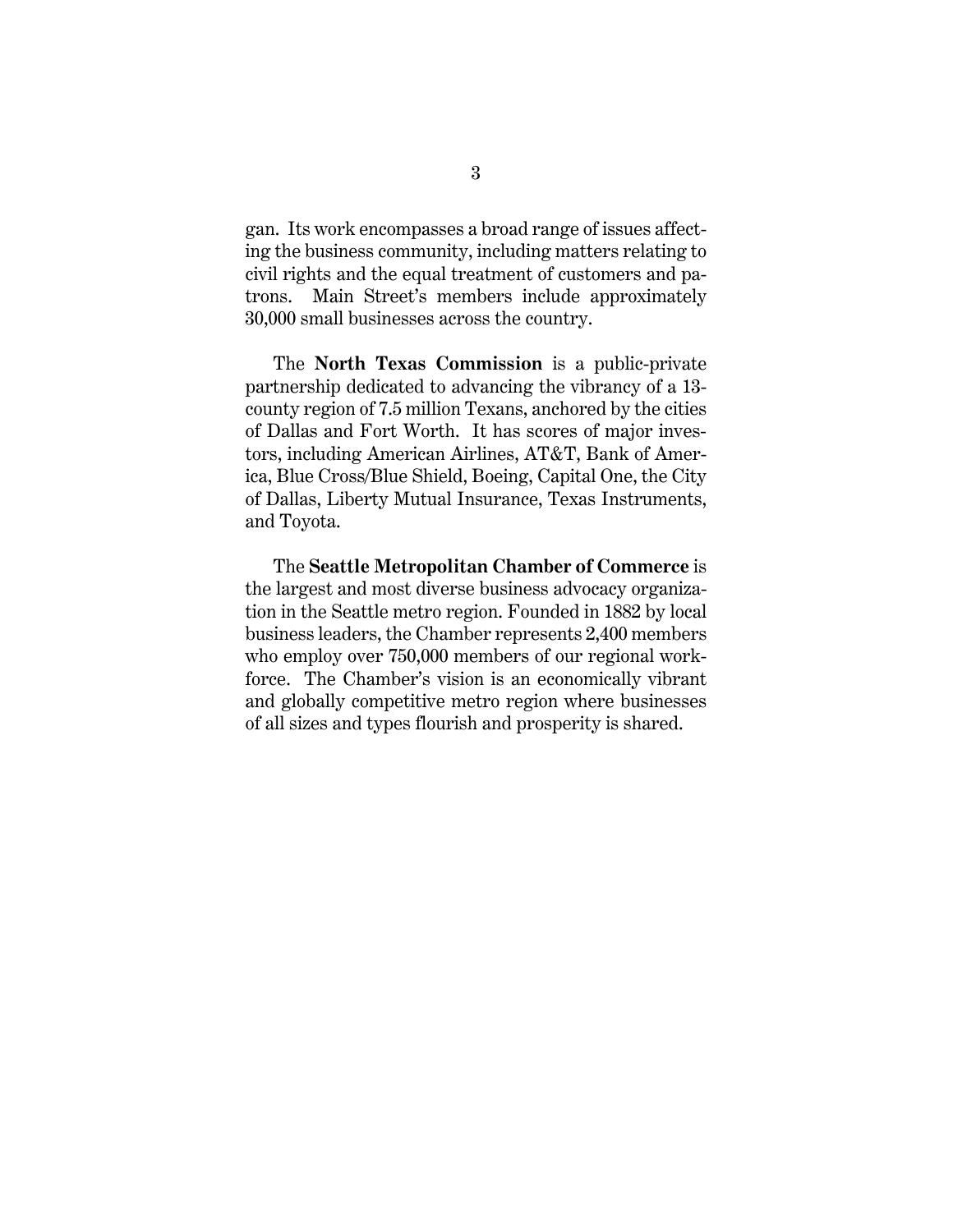#### **<u>SUMMARY OF ARGUMENT</u>**

*Amici*'s members devote significant time and resources to recruit lesbian, gay, bisexual, and transgender ("LGBT") workers and create environments in which those workers feel supported and comfortable in their jobs. There is still, however, much progress to be made: nearly half of LGBT employees nationwide still conceal their sexual orientation or transgender status at work.<sup>1</sup> Substantial research shows that LGBT employees perform better when their sexual orientation or transgender status is known to their coworkers (i.e., when they are "out" at work)*,* and that businesses that employ diverse workforces outperform businesses that do not. Anti-discrimination laws thus stand to advance not only employees' security and satisfaction, but also businesses' bottom lines.

A holding that Title VII countenances discrimination against LGBT employees would substantially hinder the interests of *amici's* members. Businesses located in states that lack legal protections for LGBT employees would face difficulty recruiting and retaining talented employees. And absent a legal remedy in the regrettable event that they face discrimination in hiring, firing, and promotion decisions, LGBT employees may reasonably question whether it is in their best interest to disclose their sexual orientation or transgender status at work—

 <sup>1</sup> *A Workplace Divided: Understanding the Climate for LGBTQ Workers Nationwide*, HUMAN RIGHTS CAMPAIGN FOUNDATION 6 (2018) (hereinafter "A Workplace Divided"), https://as-"A Workplace Divided"), https://assets2.hrc.org/files/assets/resources/AWorkplaceDivided-2018.pdf? ga=2.138415347.1726670172.1561215138-1243720071.1560984368.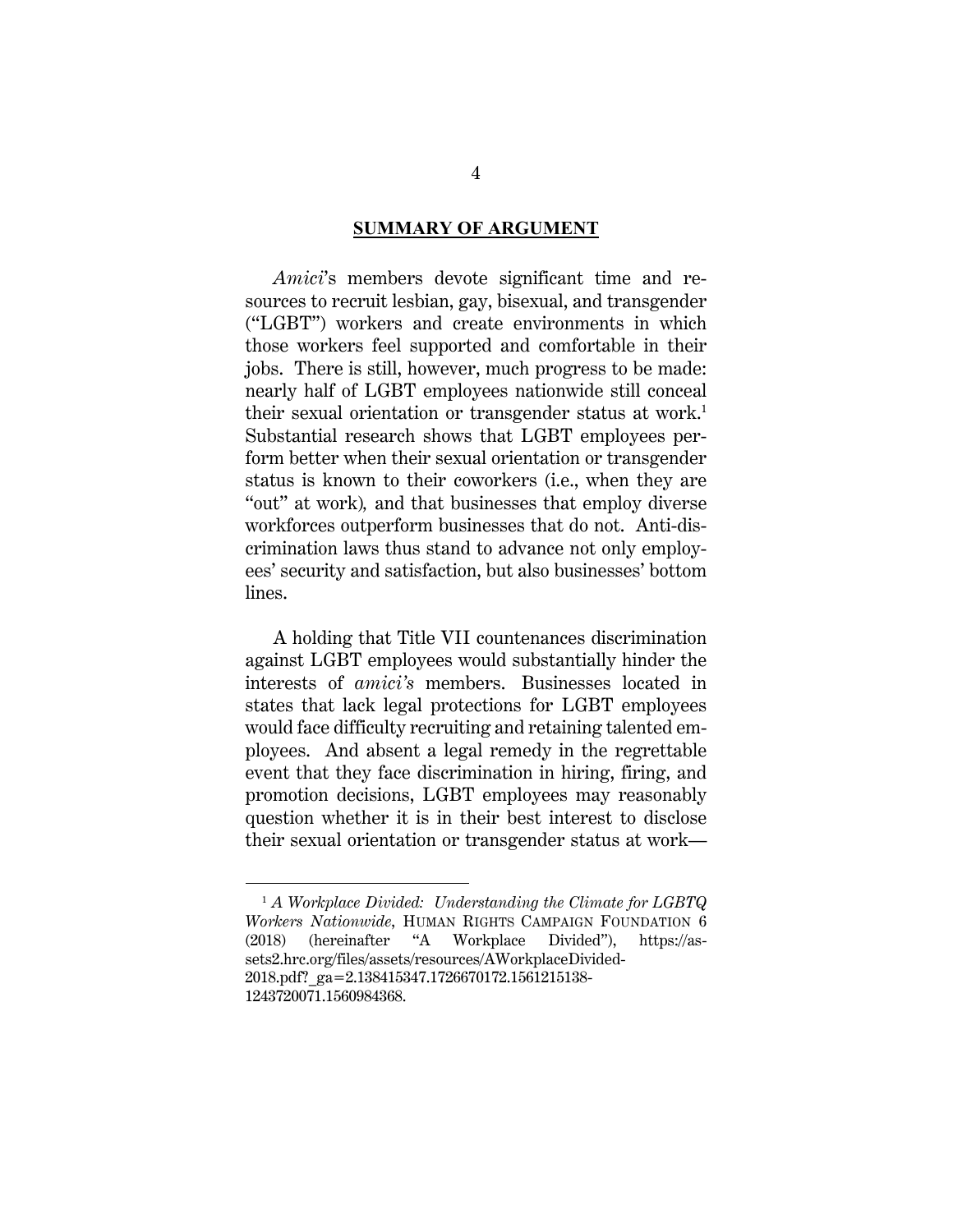no matter how inclusive an environment employers create. Even if they feel sufficiently protected in their current job, LGBT employees may remain closeted for fear that they may face discrimination in a future job.

This Court should confirm that Title VII's protections extend to LGBT employees. That holding would ensure that businesses are able to recruit and retain LGBT employees, and to realize their full potential once hired. With the guarantee of federal protection, LGBT employees are more likely to remain in or move to states without express state-level protections, resulting in a wider talent pool for businesses. And businesses that operate in multiple states will benefit from a mobile workforce, where LGBT employees can take new positions and accept transfers without fear of adverse employment decisions made because of their sexual orientation or transgender status. In addition, LGBT employees are more likely to come out to their co-workers with the knowledge that they have legal recourse should they face discrimination—either in their current job or in a future one. Businesses will benefit from their employees' increased job satisfaction and productivity.

Interpreting Title VII to prohibit discrimination on the basis of sexual orientation and transgender status will not place any significant burden on businesses. A study of localities that enacted prohibitions barring LGBT discrimination confirmed that businesses encountered no meaningful compliance costs. Far from imposing burden, recognizing Title VII's prohibition reduces administrative burdens on employers. Human resources and legal departments tasked with explaining the law to lay employees have a far easier time explaining an interpretation of sex-based discrimination that includes transgender status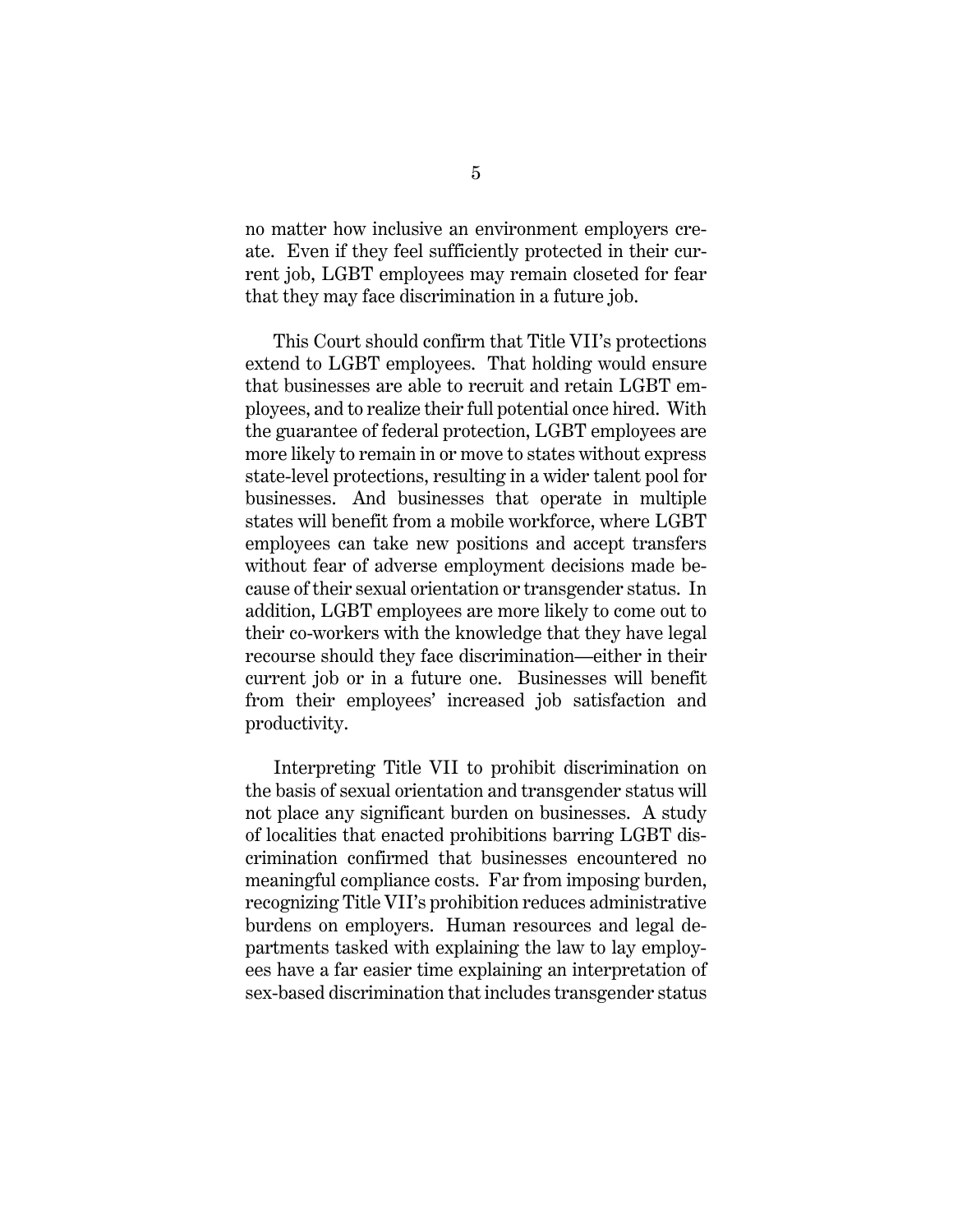and sexual orientation discrimination, in addition to sex stereotype discrimination.

### **ARGUMENT**

The majority of American businesses support LGBTnondiscrimination laws.2 But more than half of states lack express employment protections for their LGBT workforce: without Title VII's protection, employees can be fired on the basis of their sexual orientation or transgender status.3 And because federal courts do not uniformly extend Title VII's protections to LGBT employees, businesses are subject to a patchwork of regulations across the country.

The benefits of diverse, inclusive workforces to their employers and communities are well-documented. Studies have found that LGBT-inclusive businesses thrive compared to their less inclusive peers, demonstrating the value of a diverse, inclusive workforce to the economy in general.4 At an organizational level, LGBT-inclusive policies lead to increased revenue, lower costs, and growth in

 <sup>2</sup> *Small Businesses Support Workplace Nondiscrimination Policies*, SMALL BUSINESS MAJORITY 4 (June 2013) (hereinafter "Small Business Majority"), https://smallbusinessmajority.org/sites/default/files/research-reports/060413-workplace-nondiscriminationpoll-report.pdf.

<sup>3</sup> *Business Success and Growth Through LGBT-Inclusive Culture*, U.S. CHAMBER OF COMMERCE FOUNDATION 4 (Apr. 2019) (hereinafter "Growth Through LGBT-Inclusive Culture").

<sup>4</sup> John N. Roberts and Cristian A. Landa, *Return on Equality, the Real ROE: The Shareholder Case for LGBT Workplace Equality* 3 (2014), http://www.lmalloyds.com/CMDownload.aspx?Con-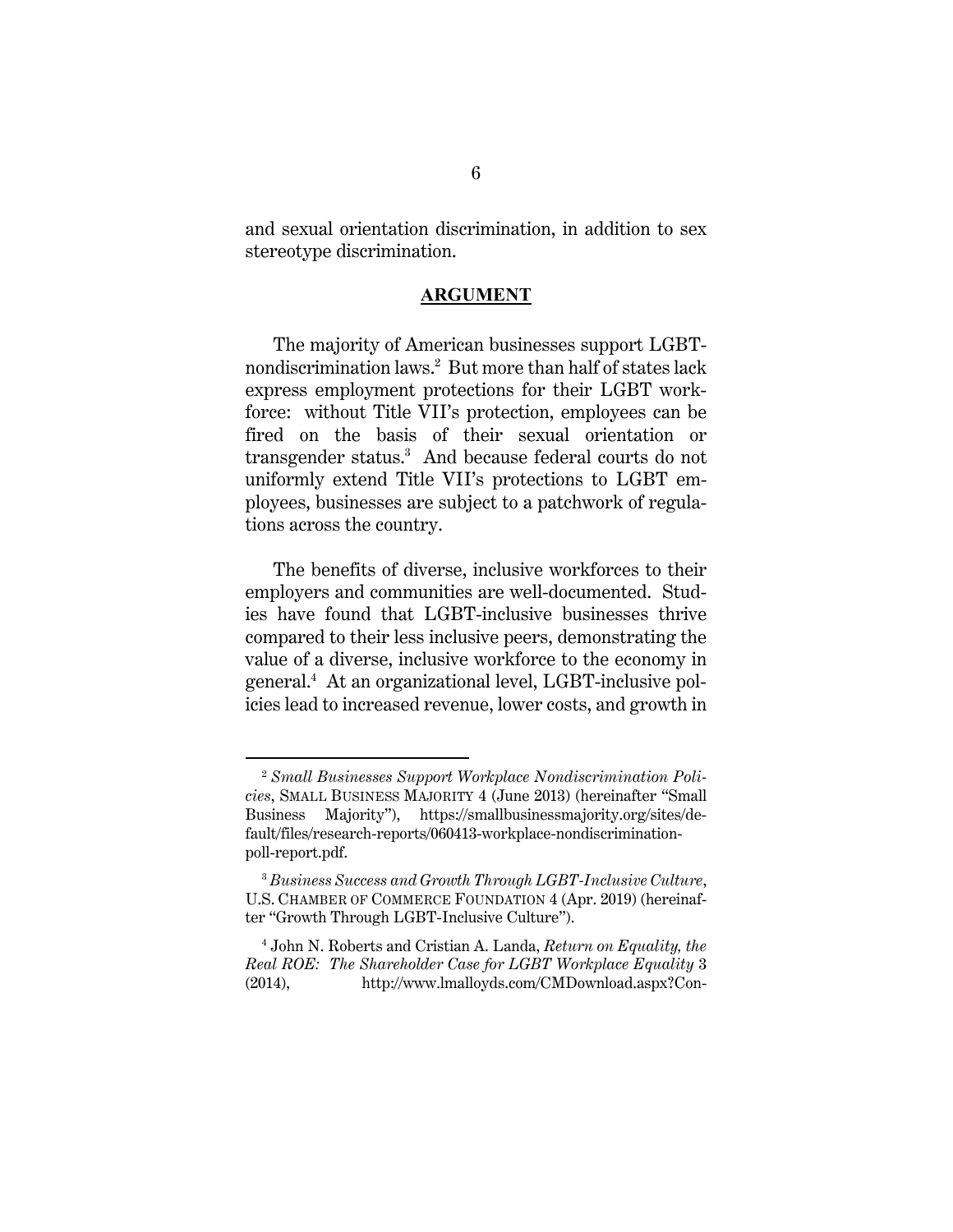customer bases.<sup>5</sup> LGBT-inclusive businesses are also more innovative.<sup>6</sup> Simply put, businesses with inclusive workforces thrive.

Of particular importance to *amici*'s members is their ability to attract and retain talented employees and create productive working environments. *Amici*'s members' efforts would be substantially hindered should the Court interpret Title VII to permit employment discrimination on the basis of sexual orientation or transgender status. *Amici* thus stand with the consensus of businesses that support prohibiting discrimination against LGBT workers, and urge the Court to recognize that Title VII's prohibition on employment discrimination "because of sex" protects LGBT workers.

## **I. Federal Protections for LGBT Employees Benefit Employers' Ability to Attract and Retain Employees**

As organizations that collectively represent tens of

 $\overline{a}$ 

tentKey=f604124c-3411-4717-b03e-965bb4e9ee39&ContentItemKey=76fbec6d-cf0b-4de7-88d1-245bd001138b (finding companies with LGBT-inclusive workplaces have higher shareholder returns); *see also* Growth Through LGBT-Inclusive Culture, *supra* note 3, at 4.

<sup>5</sup> M.V. Lee Badgett et al., *The Business Impact of LGBT-Supportive Workplace Policies*, WILLIAMS INSTITUTE 1 (May 2013), https://williamsinstitute.law.ucla.edu/wp-content/uploads/Business-Impact-of-LGBT-Policies-May-2013.pdf.

<sup>6</sup> *See* Mohammed Hossain et al., *Do LGBT Workplace Diversity Policies Create Value for Firms?*, JOURNAL OF BUSINESS ETHICS (Apr. 25, 2019), https://link.springer.com/article/10.1007/s10551-019- 04158-z.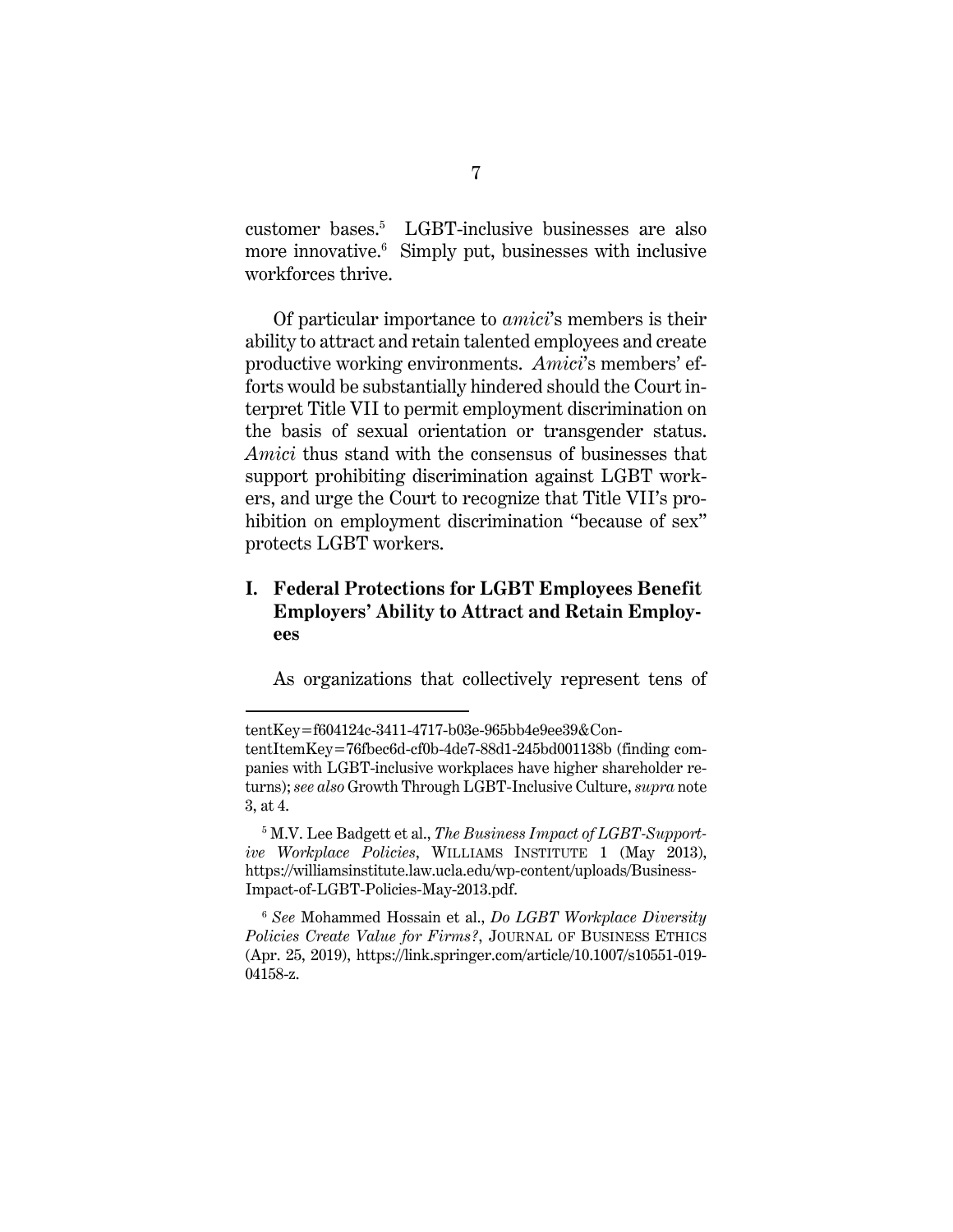thousands of businesses, *amici* understand the importance of recruiting and retaining top talent no matter the size of the business. For instance, a majority of small businesses "believe that laws protecting against discrimination improve the business bottom line by attracting the best and brightest employees, regardless of the employee's sexual orientation or gender identity[.]"7 Similarly, Fortune 500 companies that have adopted LGBTinclusive policies consider the ability to recruit and retain top talent to be one of the largest benefits of promoting an LGBT-inclusive workforce.<sup>8</sup>

And indeed, LGBT-inclusive policies are crucial to recruiting talented employees, no matter those employees' sexual orientation or gender identity. In one study, over three-quarters of LGBT respondents considered it important to work for a company with a written policy prohibiting discrimination against LGBT employees, as did nearly three-fifths of non-LGBT respondents.9 And in another study, four out of every five employees reported

 <sup>7</sup> *Small Business Owners Oppose Denying Services to LGBT Customers*, SMALL BUSINESS MAJORITY 4 (Nov. 2017), https://smallbusinessmajority.org/sites/default/files/research-reports/111617-Small-Business-Non-Discrimination-Poll.pdf.

<sup>8</sup> *See* Brad Sears et al., *Economic Motives for Adopting LGBT-related Workplace Policies*, WILLIAMS INSTITUTE 2 (2011), https://williamsinstitute.law.ucla.edu/wp-content/uploads/Mallory-Sears-Corp-Statements-Oct2011.pdf.

<sup>9</sup> *Majority of Americans Believe Gay and Lesbian Couples in Committed Relationships Should Receive Equal Workplace Benefits as Heterosexual Married Couples*, HARRIS INTERACTIVE (Oct. 2010), http://www.prnewswire.com/news-releases/majority-of-americansbelieve-gay-and-lesbian-couples-in-committed-relationships-should-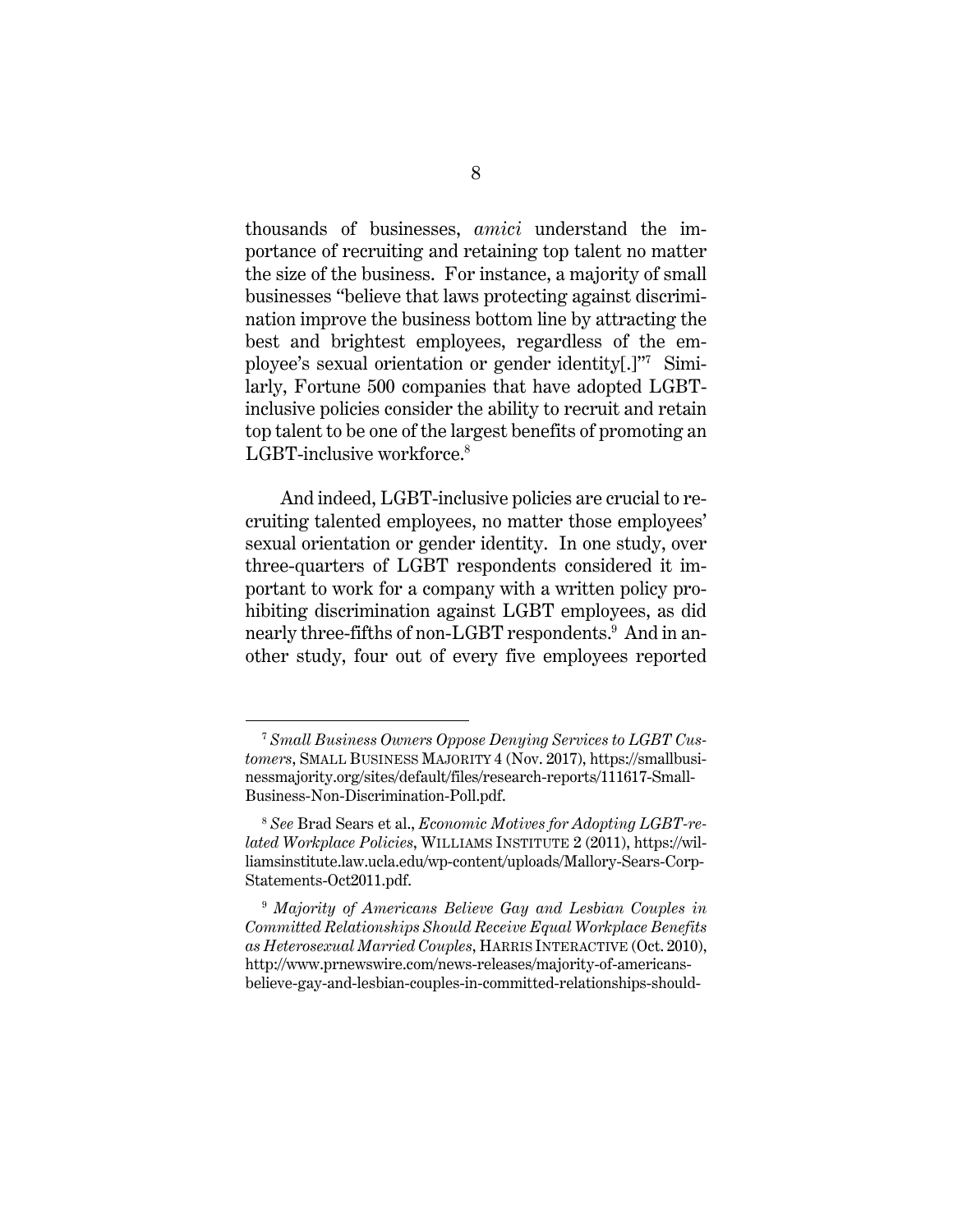that inclusion was an "important factor" in choosing an employer.<sup>10</sup> These results dovetail with the experience of *amici*'s members: that LGBT-inclusive policies are a key component of attracting top talent in the workforce, and that companies without them will be left behind.

As important as LGBT-inclusive policies are, they are not enough by themselves to ensure that *amici*'s members can recruit and retain the talent their businesses demand. Anti-discrimination laws play an important and distinct role. *Amici*'s members recognize that even the most protective policies may not be viewed by employees as comparable to federal or state laws providing legal remedies in the event of a discriminatory employment decision.11 The employment decisions at issue—hiring, promotion, and termination—go to the heart of an individual's ability to earn a livelihood. Given the stakes, LGBT

 $\overline{a}$ 

receive-equal-workplace-benefits-as-heterosexual-married-couples-104293928.html.

<sup>10</sup> *Seventy-Two Percent of Working Americans Surveyed Would or May Consider Leaving an Organization for One They Think is More Inclusive, Deloitte Poll Finds*, DELOITTE (June 2017) (hereinafter "Deloitte"), https://www2.deloitte.com/us/en/pages/about-deloitte/articles/press-releases/inclusion-survey.html.

<sup>&</sup>lt;sup>11</sup> For example, Saks Fifth Avenue has a corporate non-discrimination policy, but when an employee filed suit claiming she had been fired due to her transgender status, Saks argued in court filings that her suit should be dismissed because "transexuals are not protected by Title VII." *See* Carol Christian, *Transgender Houston Woman Suing Saks Calls Retailer's Discrimination Stance 'Astounding'*, HOUSTON CHRONICLE (Jan. 2015), https://www.chron.com/houston/article/Transgender-Houston-woman-suing-Saks-calls-6027267.php.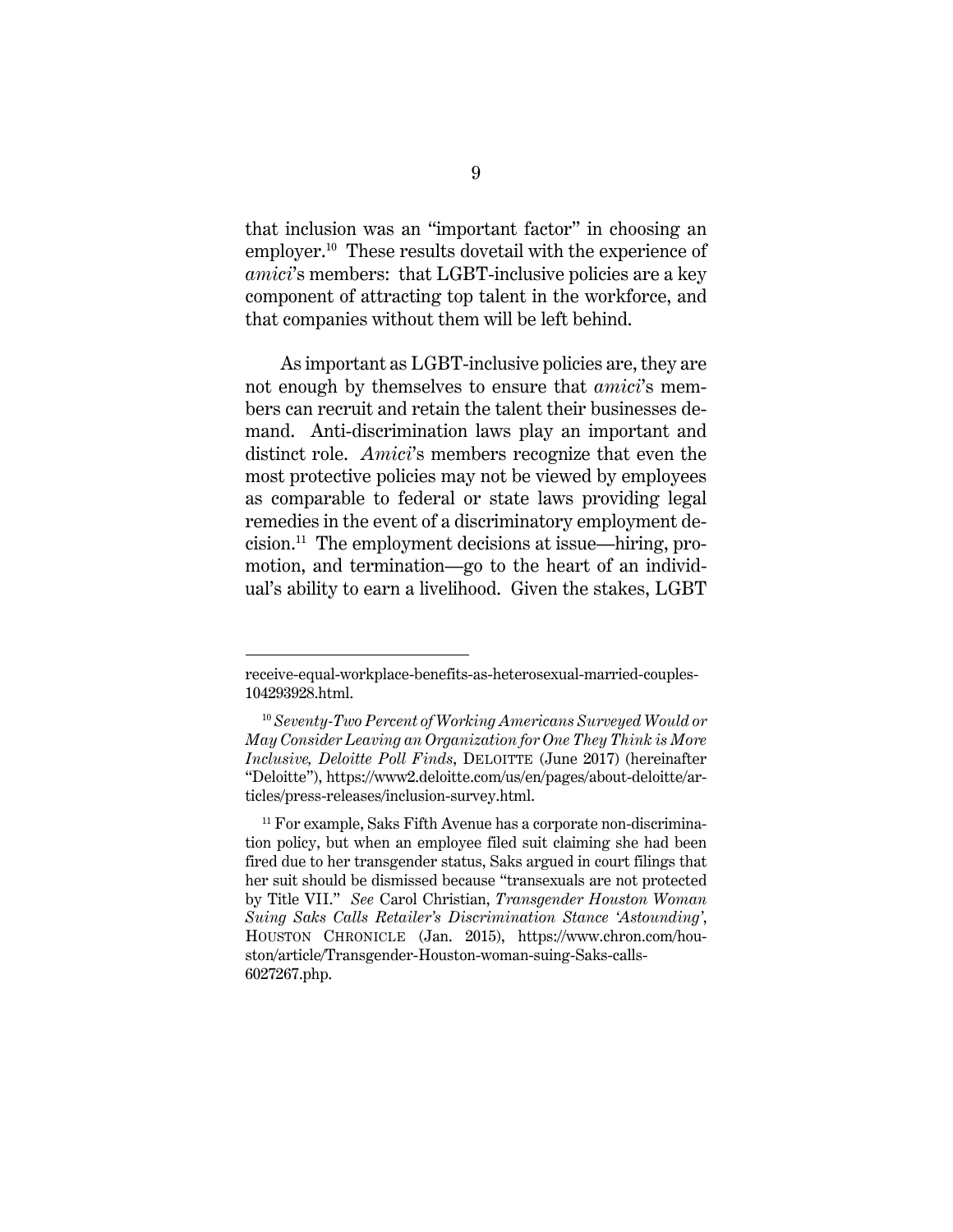employees take greater comfort in express legal protections—which many states and localities do not have.

*Amici* fear that one consequence that would result from a lack of federal protection for LGBT workers is an unwillingness of those workers to move to the places and businesses that need them. Today's workforce is increasingly mobile, with as many as 77% of employees indicating a willingness to relocate to another city, state, or country to pursue a desirable career opportunity.<sup>12</sup> Should the Court interpret Title VII to exclude protections for LGBT employees, LGBT individuals and families are less likely, all else being equal, to relocate to areas without state-level protections. Interpreting Title VII to include such protections nationwide, on the other hand, would remove barriers to mobility, ensuring that LGBT workers do not lose protections as they or their family members seek career advancements in new locations. And increased mobility would create a larger, more diverse talent pool of job applicants—benefiting employees and employers alike.

Indeed, the cities experiencing the greatest increase in their LGBT populations are also cities that promote inclusivity and prohibit LGBT discrimination. Salt Lake City, for example, approved an ordinance prohibiting LGBT employment discrimination in 2009; by 2015, it had the 7th highest rate of LGBT population in the country—

 <sup>12</sup> Cornerstone, *Research Reveals the Driving Force Behind American Employees and Their Career Choices*, CORNERSTONE ONDEMAND (Mar. 2016), https://www.cornerstoneondemand.com/company/news/press-releases/research-reveals-drivingforce-behind-american-employees-and-their-career.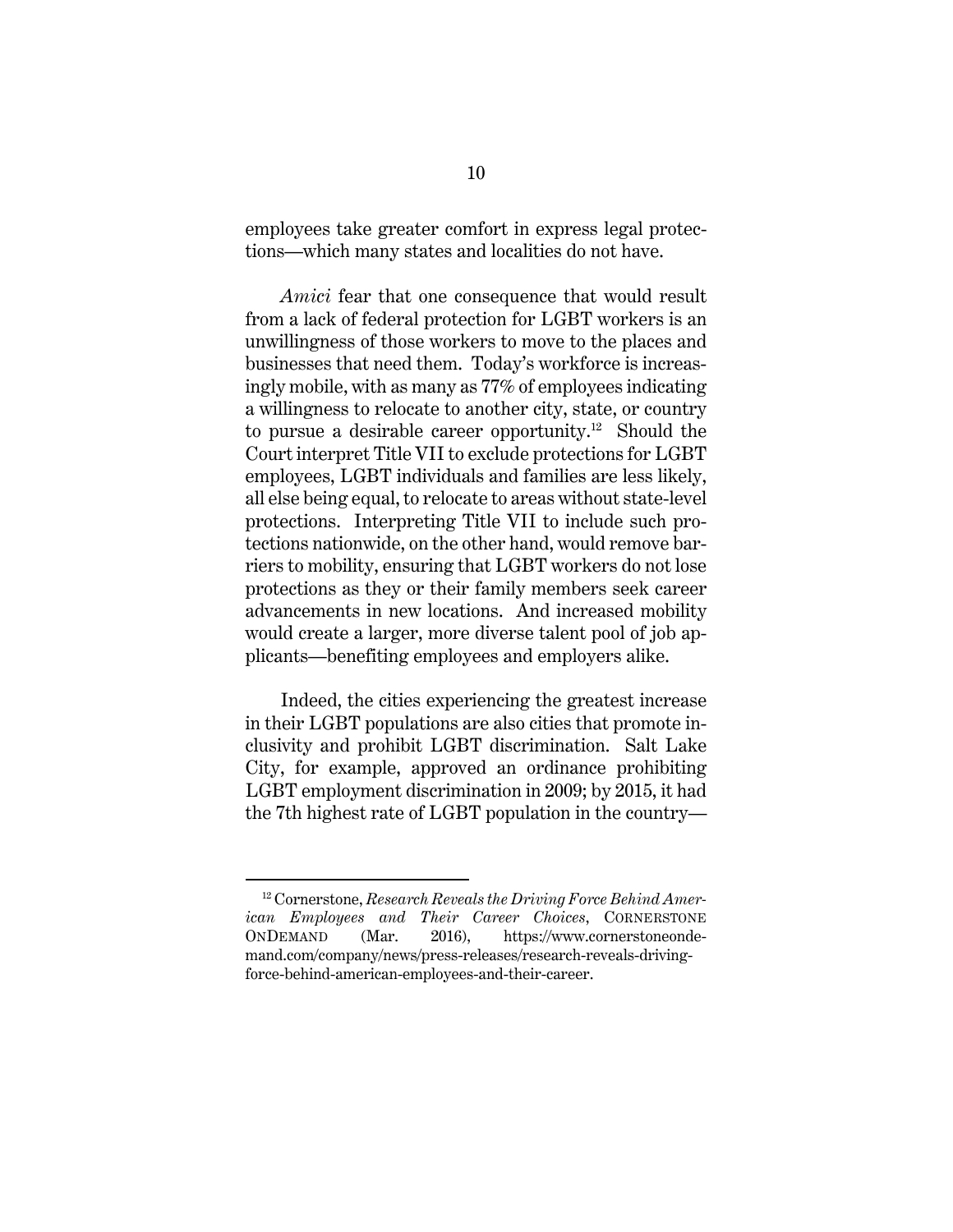up from 39th in 1990.13 Other metro areas in the top ten are traditionally known for their progressive, inclusive communities, such as San Francisco, Portland, and Seattle.14 Although these cities may have earned their ranking from their desirable location or survey respondents' increased willingness to self-identify as LGBT, it would be a mistake to discount the value of nondiscrimination laws in building and fostering welcoming communities.

Protection against employment discrimination advances not only employee recruitment, but also employee retention. The protection afforded by employer policies alone significantly contributes to a business's ability to retain its employees. A 2017 study found that 72% of respondents would consider leaving their job to join a more inclusive employer, and nearly  $25\%$  had already done so.<sup>15</sup> It also found that Millennials—who will account for 75%

 <sup>13</sup> *See* Dennis Romboy, *Salt Lake City Has 7th-highest Rate of LGBT Population in U.S.*, DESERET NEWS (Mar. 2015), https://www.deseretnews.com/article/865624686/Salt-Lake-City-has-7th-highest-rate-of-LGBT-population-in-US.html; *see also* Hayley Fox, *How Salt Lake City Became an Unlikely Gay Mecca*, TAKEPART.COM (Mar. 2015), http://www.takepart.com/article/2015/03/24/gay-mecca.

<sup>14</sup> Frank Newport and Gary J. Gates, *San Francisco Metro Area Ranks Highest in LGBT Percentage*, GALLUP (Mar. 2015), https://news.gallup.com/poll/182051/san-francisco-metro-area-rankshighest-lgbt-percentage.aspx?utm\_source=Social%20Issues&utm\_medium=newsfeed&utm\_campaign=tiles.

<sup>15</sup> *See* Deloitte, *supra* note 10.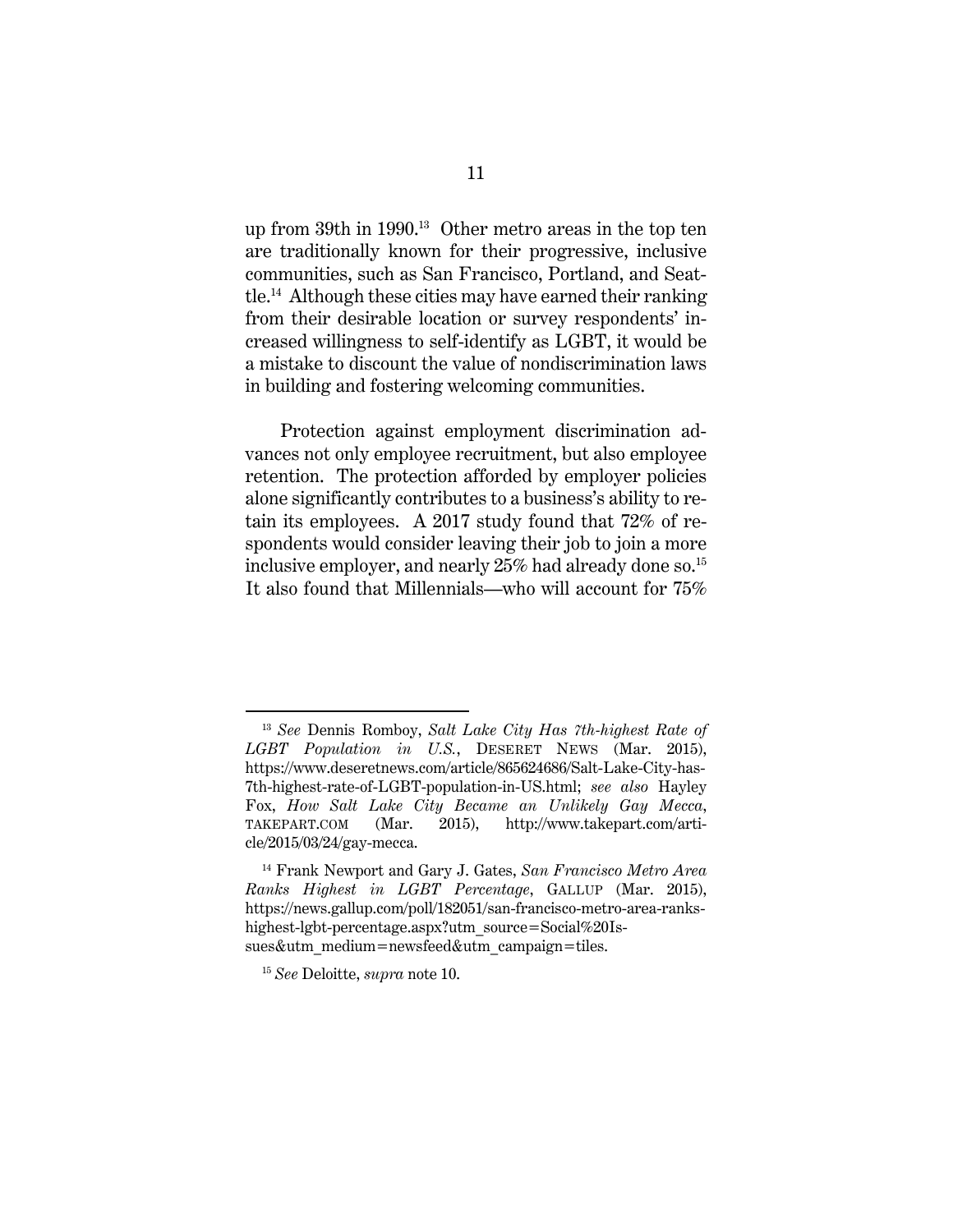of the global workforce by  $2025^{16}$ —were particularly likely to seek out workplaces with inclusive policies: 30% reported having already left an employer for a more inclusive employer.<sup>17</sup> In a different study,  $26\%$  of LGBT employees reported staying in a job because the environment was accepting, and 9% reported having left a job that was not accepting.<sup>18</sup> As with recruitment, while company policies play an important role, federal protections are uniquely situated to shield businesses from the specter of unnecessary turnover and the resultant costly, counterproductive losses.

Any impact on retention is of paramount concern for *amici*'s members, as employee turnover creates some of the most significant costs that businesses face. Although turnover costs vary from employee to employee, costs usually increase as the skill level of the worker being replaced increases,19 and can total between 93% and 200% of the departing employee's salary.<sup>20</sup> One study estimated

 <sup>16</sup> *Big Demands and High Expectations: The Deloitte Millennial Survey*, DELOITTE (Jan. 2014), https://www2.deloitte.com/content/dam/Deloitte/global/Documents/About-Deloitte/gx-dttl-2014 millennial-survey-report.pdf.

<sup>17</sup> *See* Deloitte, *supra* note 10.

<sup>18</sup> *The Cost of the Closet and the Rewards of Inclusion*, HUMAN RIGHTS CAMPAIGN FOUNDATION 23 (2014), https://www.hrc.org/resources/the-cost-of-the-closet-and-the-rewards-of-inclusion.

<sup>19</sup> Ian Johnson and Darren Cooper, *LGBT Diversity: Show Me the Business Case*, OUT NOW 22 (Feb. 2015), https://www.outnowconsulting.com/media/13505/Report-SMTBC-Feb15-V17sm.pdf.

<sup>20</sup> Crosby Burns, *The Costly Business of Discrimination*, CENTER FOR AMERICAN PROGRESS 10 (Mar. 2012) (hereinafter "The Costly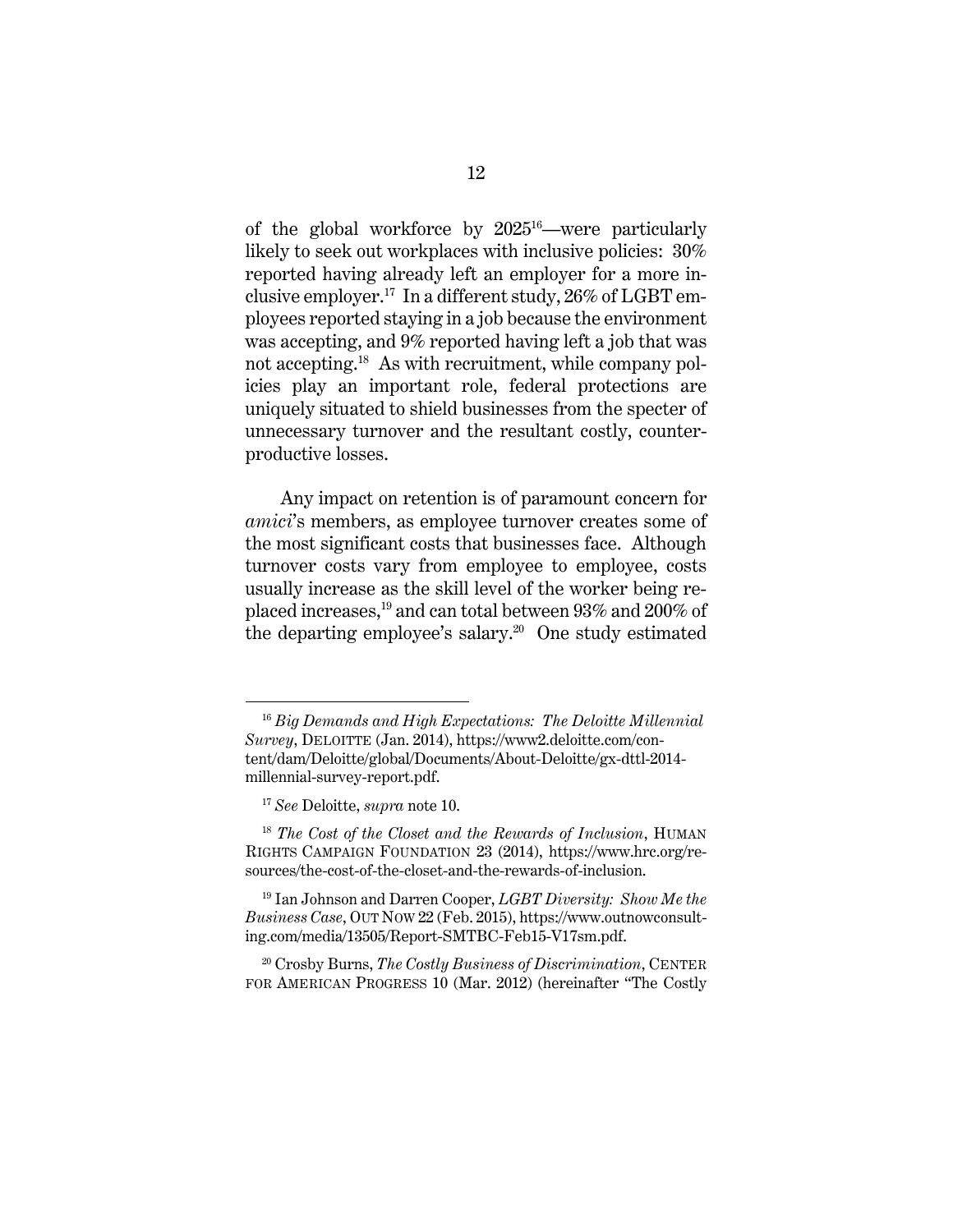turnover costs to fall "somewhere between \$5,000 and \$10,000 for an hourly worker, and between \$75,000 and \$211,000 for an executive who makes an annual salary of \$100,000."<sup>21</sup> Turnover-related costs are particularly prevalent among gay and lesbian employees, who report "leav[ing] their employers due to workplace unfairness at twice the rate of straight white males."<sup>22</sup> The money and resources spent to replace workers who voluntarily leave their current jobs to join more inclusive environments would be better spent investing in the employees, themselves.

In today's competitive business world, every advantage (and disadvantage) counts. Were a productive, valuable employee in Nebraska (which does not have an express prohibition on employment discrimination on the basis of sexual orientation or transgender status) to decide to move to neighboring Iowa (which explicitly prohibits such discrimination), the Nebraska-based business would suffer preventable turnover costs. Similarly, Nebraska-based businesses are comparatively disadvantaged in their ability to recruit LGBT employees.

In sum, interpreting Title VII to prohibit LGBT discrimination will ensure that employers can recruit and retain the talent they need for their businesses to thrive.

 $\overline{a}$ 

Business of Discrimination"), https://www.americanprogress.org/wpcontent/uploads/issues/2012/03/pdf/lgbt\_biz\_discrimination.pdf.

<sup>21</sup> *Id.*

<sup>22</sup> *Id.*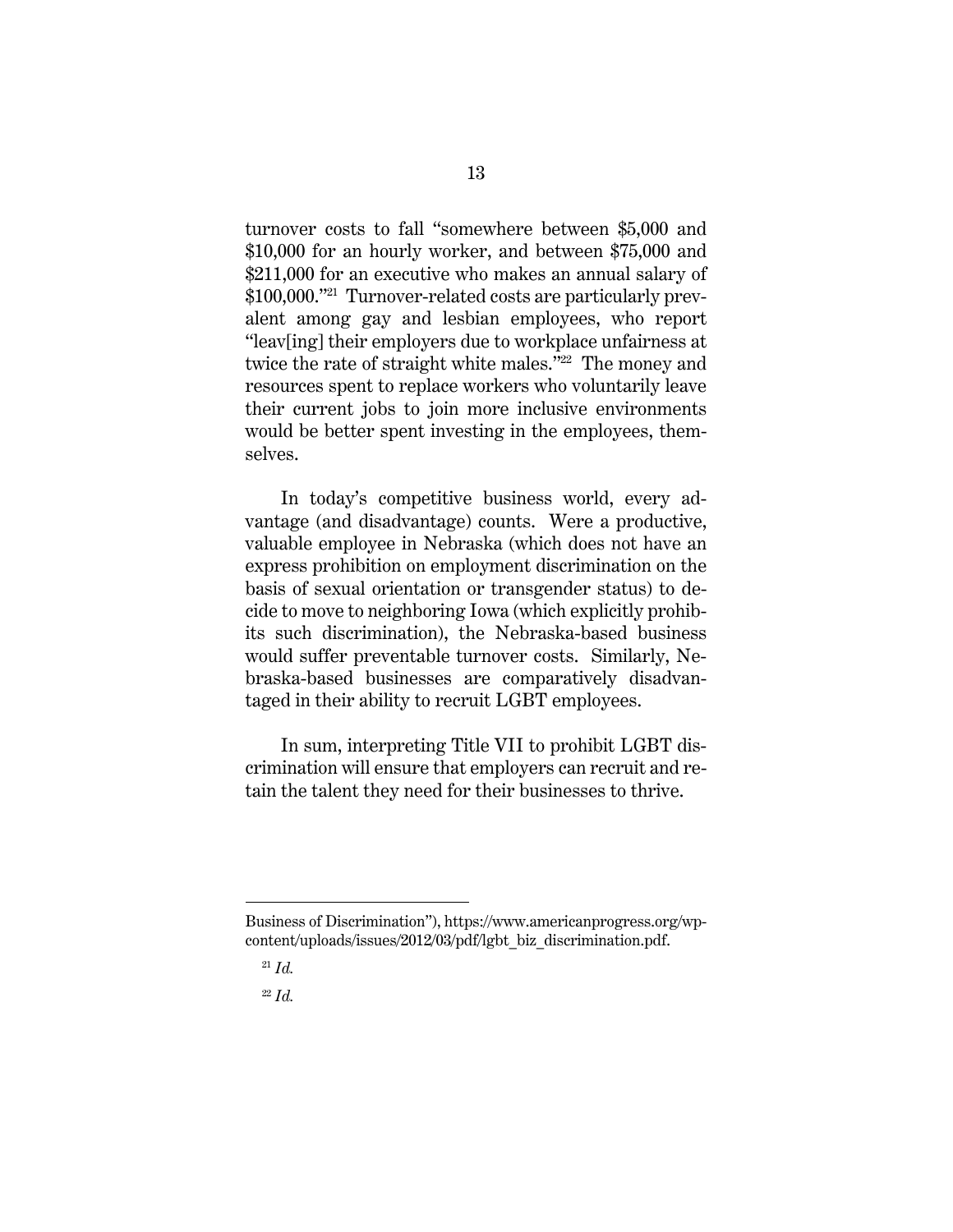### **II. Federal Protections for LGBT Employees Benefit Employers By Boosting Productivity**

In addition to recruiting and retaining top talent, employers like *amici*'s members devote substantial resources to creating workplace environments that maximize their employees' job satisfaction and productivity. A key component of this effort is to foster an inclusive atmosphere in which LGBT employees feel supported at work and comfortable being out to their colleagues. And while *amici*'s members have already undertaken myriad steps to foster such environments, their efforts would be substantially aided by the recognition of nationwide legal protections for LGBT workers. These protections increase employees' comfort with being out at work, and employees who are out at work have higher job satisfaction and greater productivity. And businesses reap the benefits of their workers' increased productivity.

Employers who want LGBT employees to feel comfortable being out at work cannot simply adopt policies prohibiting discrimination against those employees. To be sure, those policies advance the interest of businesses. As mentioned above, many of *amici*'s members have such policies, and those polices play an important role: LGBT employees whose employers have adopted LGBT-supportive policies are more motivated, reporting that they will "go the extra mile" for their employer at a higher rate than LGBT employees whose employers do not have such policies.23 But nondiscrimination policies are inherently limited in their ability to impact the difficult decision that

 <sup>23</sup> Sylvia Ann Hewlett & Kenji Yoshino, *Out in the World: Securing LGBT Rights in the Global Market Place*, CENTER FOR TALENT IN-NOVATION 22 (2016) (hereinafter "Out in the World").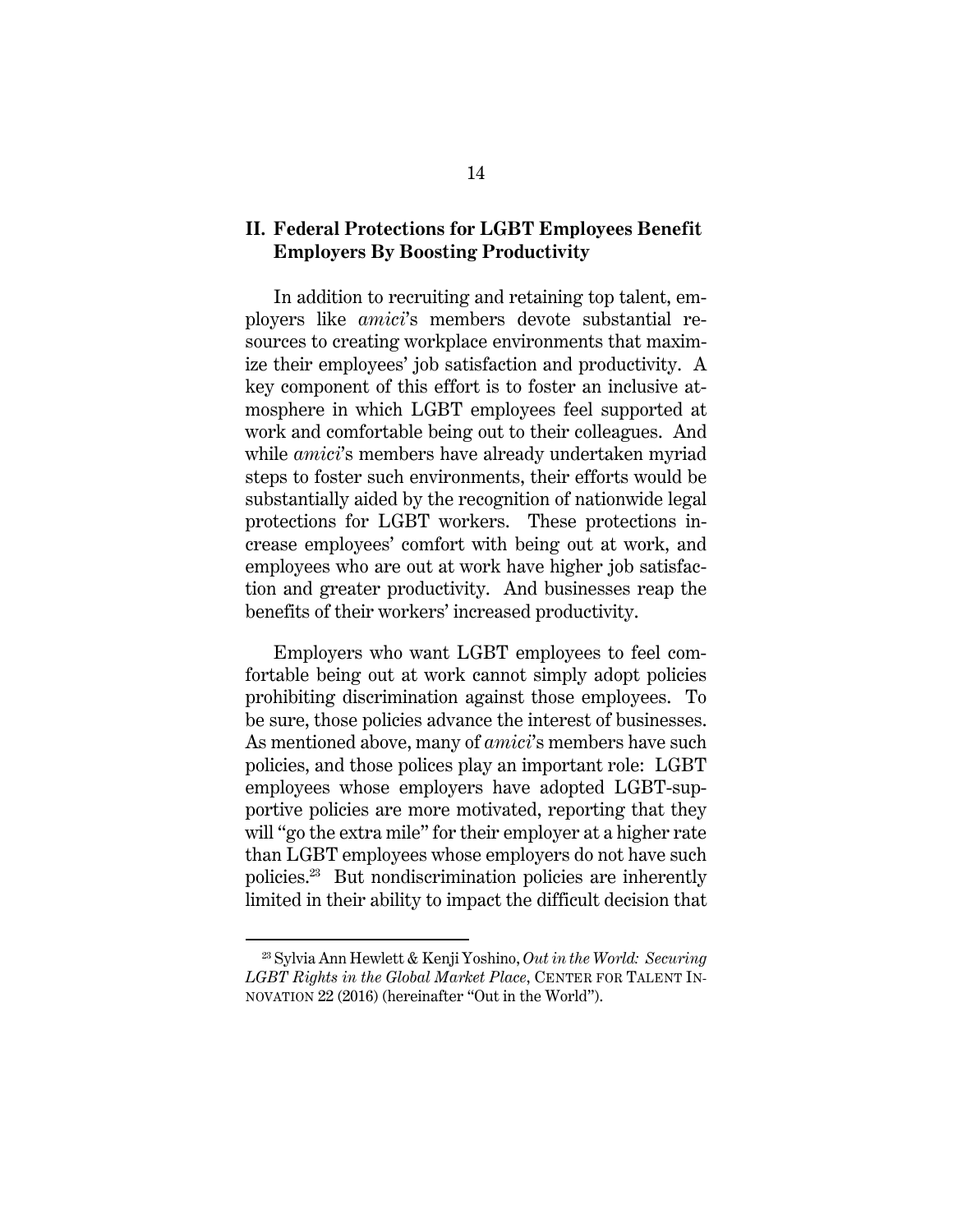LGBT employees face regarding whether to be open with their colleagues and supervisors about their sexual orientation or transgender status.

Although 91% of Fortune 500 companies explicitly include sexual orientation in their nondiscrimination policies, $^{24}$  nearly half (46%) of LGBTQ employees remain closeted at work. $25$  This is an improvement of only five percentage points from a decade  $ago^{26}$  despite the significant progress that has been made since that time, such as the recognition of marriage equality. Further research suggests a reason why: 45% of LGBT workers (nearly identical to the number of closeted LGBT workers) feel that enforcement of a non-discrimination policy is no guarantee, but rather depends on their supervisor's own feelings towards LGBT individuals.<sup>27</sup> These workers recognize that despite best efforts, corporate policies are not always enforced, and without legal protections, LGBT workers who face discrimination are left without recourse.

This reality prevents businesses from realizing the substantial benefits that result when LGBT employees are out at work. *Amici*'s members' experience, backed by

 <sup>24</sup> *See* Growth Through LGBT-Inclusive Culture, *supra* note 3, at 4.

<sup>25</sup> *See* A Workplace Divided, *supra* note 1, at 6.

<sup>26</sup> *See Degrees of Equality: A National Study Examining Workplace Climate for LGBT Employees*, HUMAN RIGHTS CAMPAIGN FOUNDATION 11 (2008) (discussing LGBT workers who are closeted or out to only a few coworkers), https://assets2.hrc.org/files/assets/resources/DegreesOfEqual-

ity\_2009.pdf?\_ga=2.171975779.1726670172.1561215138- 1243720071.1560984368.

<sup>27</sup> *See* A Workplace Divided, *supra* note 1, at 7.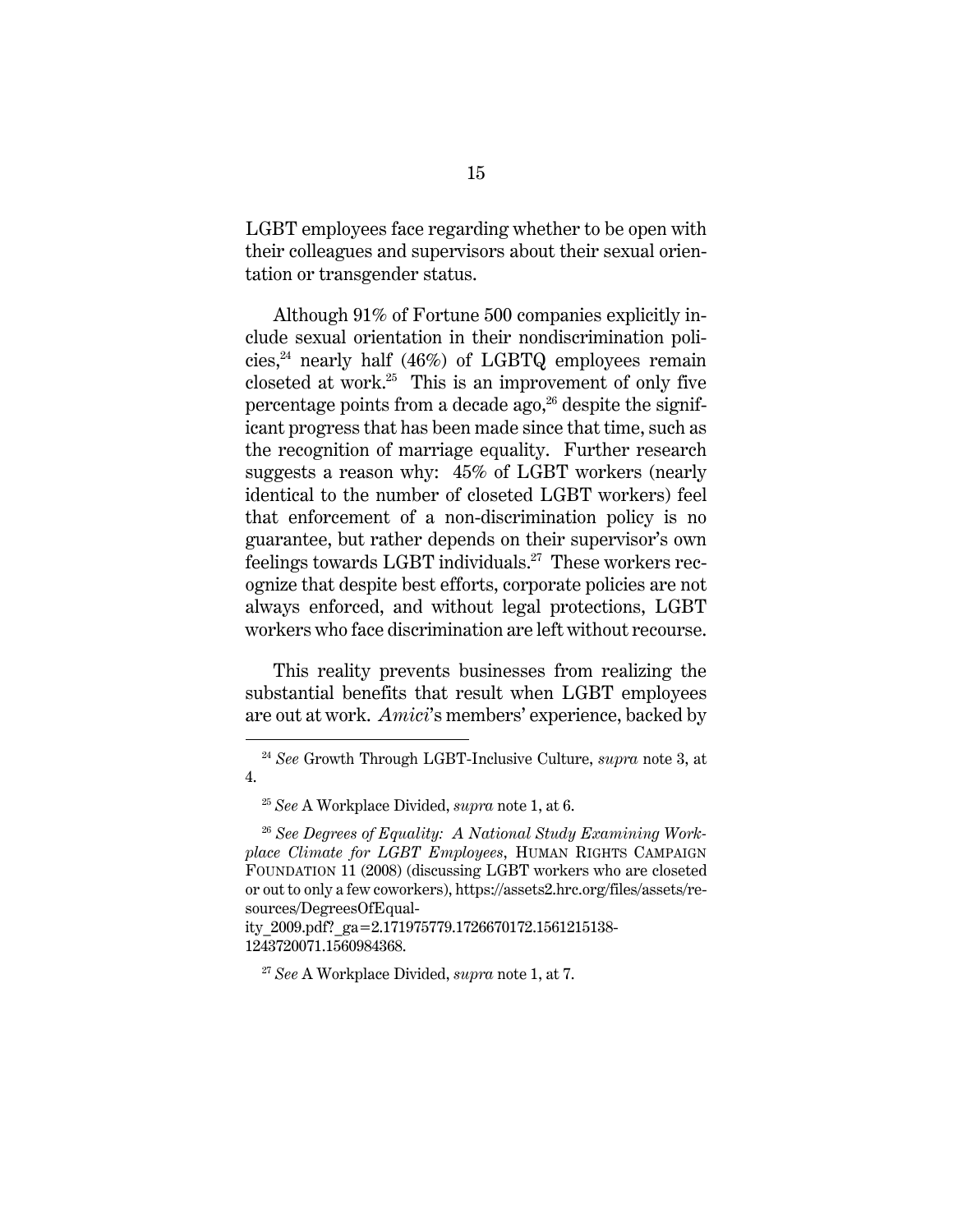a substantial body of research, confirms that LGBT employees who feel supported at work and comfortable being out to their coworkers are happier, and perform better, in their jobs. Research shows that out employees are up to  $30\%$  more productive than closeted employees,<sup>28</sup> and are more likely to be entrepreneurial than closeted employees.29 In addition, out employees are more than twice as likely to trust their employer as closeted employees, and are more likely to report feeling "very loyal" to their employers than closeted employees.30

The greater trust and loyalty that out employees feel towards their employers translates to significant increases in job satisfaction. In a 2011 survey of 2,800 LGBT white-collar employees, out employees were twice as likely to report being happy in their careers than closeted employees.<sup>31</sup> In that survey, only one-third of clos-

 <sup>28</sup> *Anchoring Equality: How U.S. Corporations Can Build Equal and Inclusive Global Workforces*, COUNCIL FOR GLOBAL EQUALITY 10 (Oct. 2009), http://www.globalequality.org/storage/documents/pdf/anchoringequality\_cfgereport.pdf.

<sup>29</sup> Sylvia Hewlett et al., *What Don't Ask, Don't Tell Really Costs*, HARVARD BUSINESS REVIEW BLOG NETWORK (Oct. 2010), https://hbr.org/2010/10/what-dont-ask-dont-tell-really.

<sup>30</sup> *See* The Costly Business of Discrimination, *supra* note 20, at 33.

<sup>31</sup> *See* Brad Sears and Christy Mallory, *Documented Evidence of Employment Discrimination & Its Effects on LGBT People*, WIL-LIAMS INSTITUTE 13 (July 2011), https://williamsinstitute.law.ucla.edu/wp-content/uploads/Sears-Mallory-Discrimination-July-20111.pdf.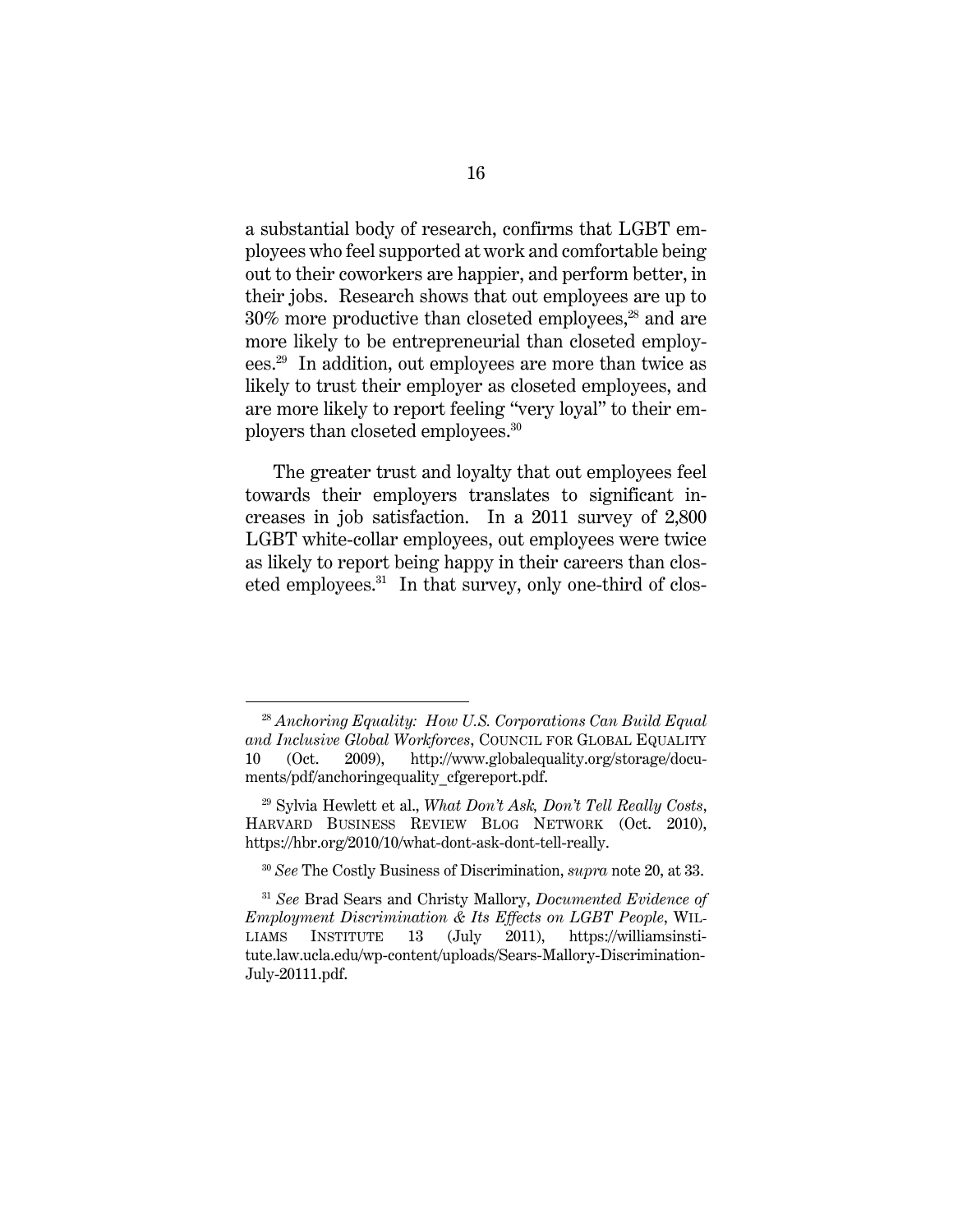eted employees reported feeling happy with their careers, $32$  a strikingly low number that highlights the danger to employers if their employees feel that they must remain closeted at work. Additional research shows that more than one in four LGBT employees who were closeted said they felt nervous or sad at work, and nearly one in five said that concealing their sexual orientation or transgender status caused them to consider quitting.<sup>33</sup>

These results should come as little surprise. Anecdotal evidence confirms the hardships imposed on closeted employees, who must spend time and energy hiding their private lives from their coworkers. Participants in a 2008 focus group who were closeted at work reported "spending a lot of time worrying about people's perceptions," and "spend[ing] more time trying to conceal my home life and therefore not concentrating on  $mv$  job." $34$  Those worries dissipated for employees who had come out to their colleagues: "There was a real noticeable improvement. . . . I felt far more relaxed, far more willing to help out and far more willing to get involved."35

Participants in the same focus group also reported that remaining closeted at work harmed their confidence and creativity. One employee explained that "I really lacked confidence . . . and I know it was because being gay

 <sup>32</sup> *Id*.

<sup>33</sup> *See* Out in the World, *supra* note 23, at 17, 20–21.

<sup>34</sup> April Guasp and Jean Balfour, *Peak Performance: Gay People and Productivity*, STONEWALL 5 (2008), https://www.stonewall.org.uk/sites/default/files/Peak\_Performance\_\_2008\_.pdf.

<sup>35</sup> *Id.* at 6.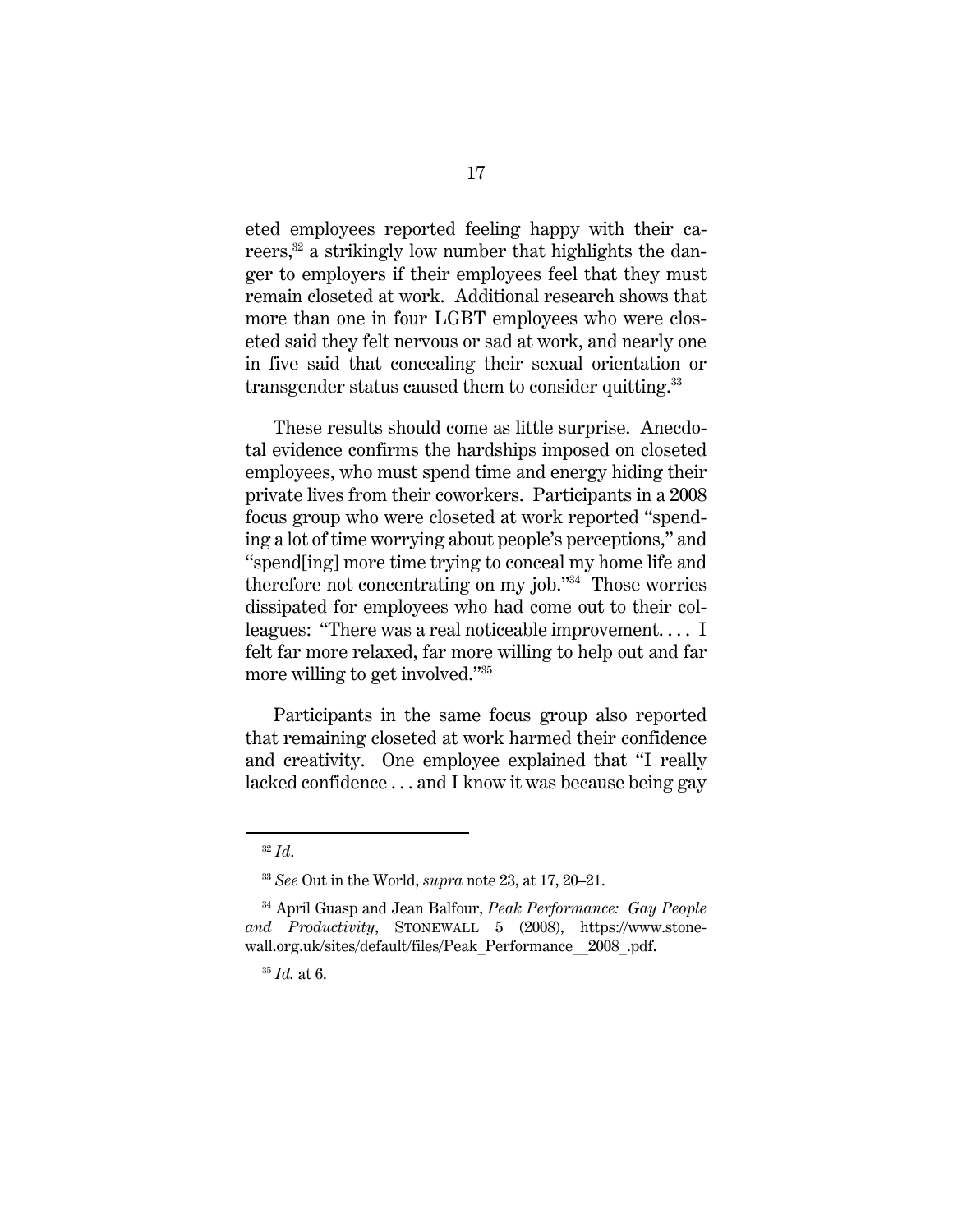was on my mind a lot. My confidence really suffered."36 Another described how "[i]t's a depressing thing to do, to have to shield and hide parts of yourself and not be fully who you are at work. I think that kills your creativity."<sup>37</sup> Again, these problems were lessened for employees who felt comfortable coming out: they reported that their "confidence has definitely increased since I've been out," and that their "confidence levels have soared."38

The benefits to employers from out employees extend beyond the increased satisfaction and productivity of those employees. Research shows that *all* employees' productivity increases when their colleagues are open about their sexual orientation. One study compared two groups: one which paired straight men with gay men who were out, and another which paired straight men with men whose sexual orientation was left ambiguous. When asked to complete tasks that required the pairs to work together, researchers found that the pairs that were open about their sexual orientation performed significantly better than those that were not.<sup>39</sup>

This result—that teams perform better when they are open to each other about their identity—is borne out both by the experience of *amici*'s members and by additional research. For instance, a 2016 study showed that firms with LGBT-supportive policies enjoyed higher sales per

 <sup>36</sup> *Id.*

<sup>37</sup> *Id.* at 7.

<sup>38</sup> *Id.* at 6.

<sup>39</sup> Benjamin A. Everly et al., *Don't Ask, Don't Tell? Does Disclosure of Gay Identity Affect Partner Performance?*, 48 Journal of Experimental Social Psychology 407 (2012).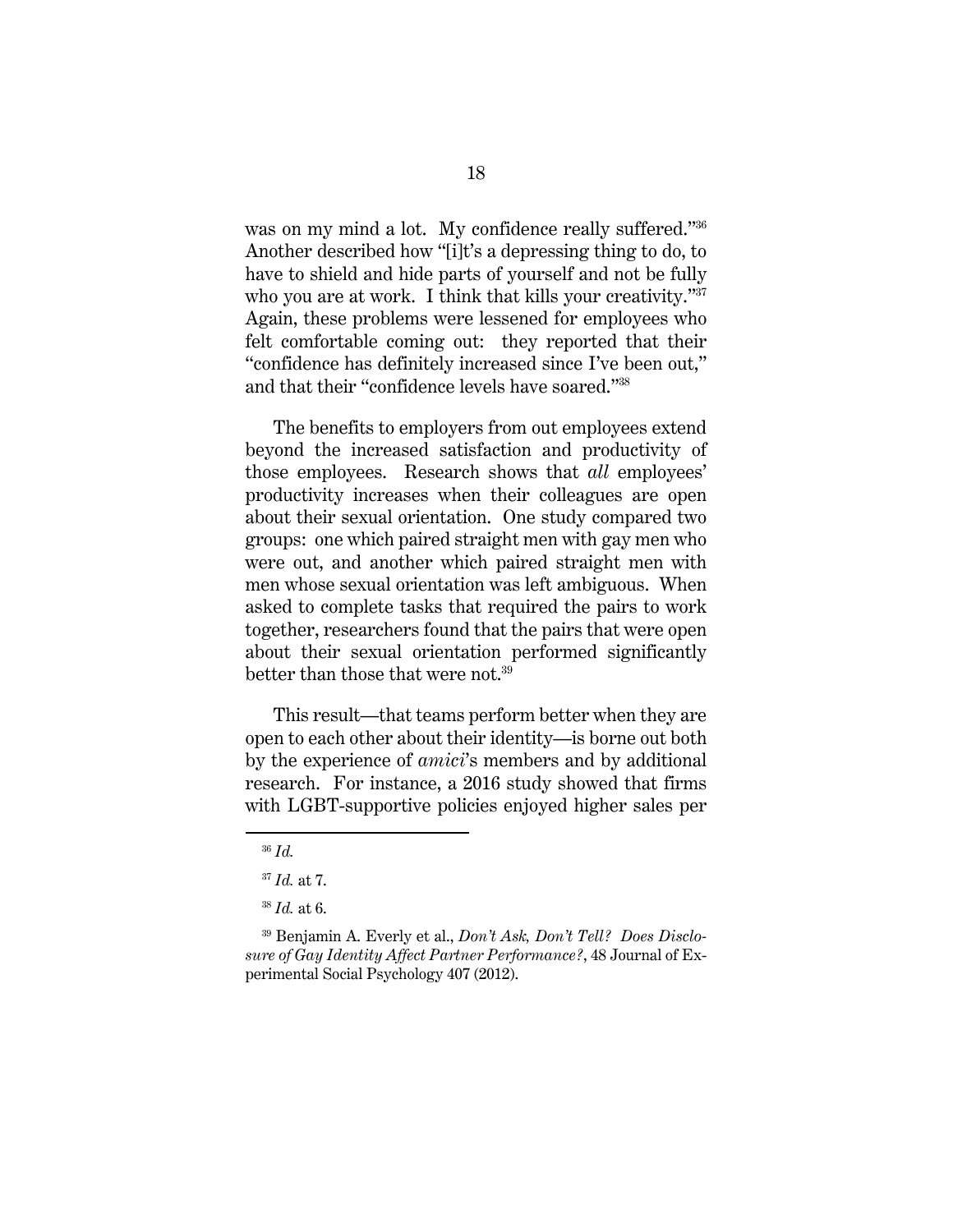employee than firms that did not have such policies, suggesting that employees at LGBT-supportive firms were more productive as a result.<sup>40</sup> Importantly, this increase in sales was not limited to LGBT employees; it extended to *all* employees.

Interpreting Title VII to exclude protections for LGBT employees would harm not just those employees, but other protected subsets of workers as well. Sexual orientation discrimination is, at its core, inextricable from discrimination based on gender non-conforming behavior. *See Hively v. Ivy Tech Cmty. Coll.*, 853 F.3d 339, 346 (7th Cir. 2017) (en banc) ("[A] policy that discriminates on the basis of sexual orientation . . . is based on assumptions about the proper behavior for someone of a given sex."). Should sexual orientation discrimination be permitted, there is a significant risk that other types of sex-based discrimination will go unchecked as well. Individuals who do not conform to gender stereotypes—particularly those whose behavior may lend itself to assumptions about their sexual orientation—will reasonably fear that their behavior may subject them to discrimination against which they no longer have protection. Such employees will suffer performance impacts similar to those of LGBT employees who remain closeted at work. And of course, employers will be harmed as a result.

By contrast, interpreting Title VII to protect LGBT employees will benefit all employees (and their employers). Such an interpretation will allow all employees—not

 <sup>40</sup> Shaun Pichler et al., *Do LGBT-Supportive Corporate Policies Enhance Firm Performance?*, 57 HUMAN RESOURCES MANAGE-MENT 263, 269–72 (2018).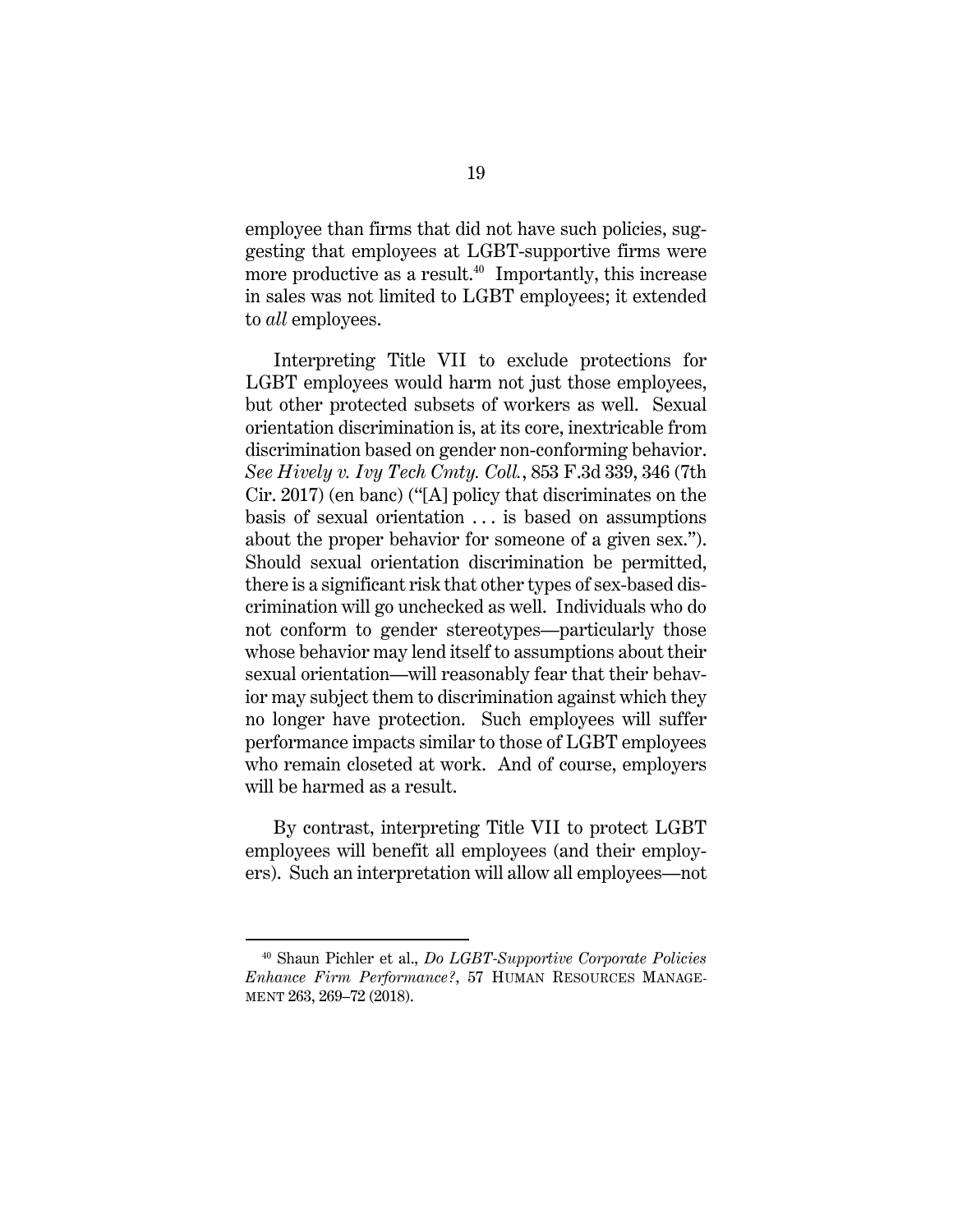just LGBT employees—to work without fear of discriminatory employment decisions. It will create more inclusive and diverse workplaces, improving the performance of all employees. And it will allow employers to realize the benefits of the increased productivity that will result.

## **III. Federal Protections for LGBT Employees Reduce Administrative Burdens on Employers**

Interpreting Title VII's prohibition on sex-based discrimination to include LGBT employees would also benefit employers by reducing their administrative burdens. Employers, including all businesses that have at least fifteen employees, are obligated to inform their employees about federal laws barring discrimination such as Title VII. But the current state of federal protection for LGBT workers outside the Second, Sixth, and Seventh Circuits creates an unworkable distinction between sex stereotype discrimination and sexual orientation or transgender status discrimination. Lay employees undoubtedly struggle to understand such a distinction (just as the courts have). This difficulty is only exacerbated by the confusing and often contradictory patchwork of state and local laws that subject business owners to different rules and regulations in different localities, making it more difficult to explain the applicable law to employees. By contrast, interpreting Title VII's ban on discrimination "because of sex" to prohibit discrimination on the basis of sexual orientation and transgender status brings clarity and simplicity, easing the burden on employers and freeing HR and legal departments to devote their valuable resources elsewhere. And, as discussed below, research confirms it will do so without creating any additional burdens on employers.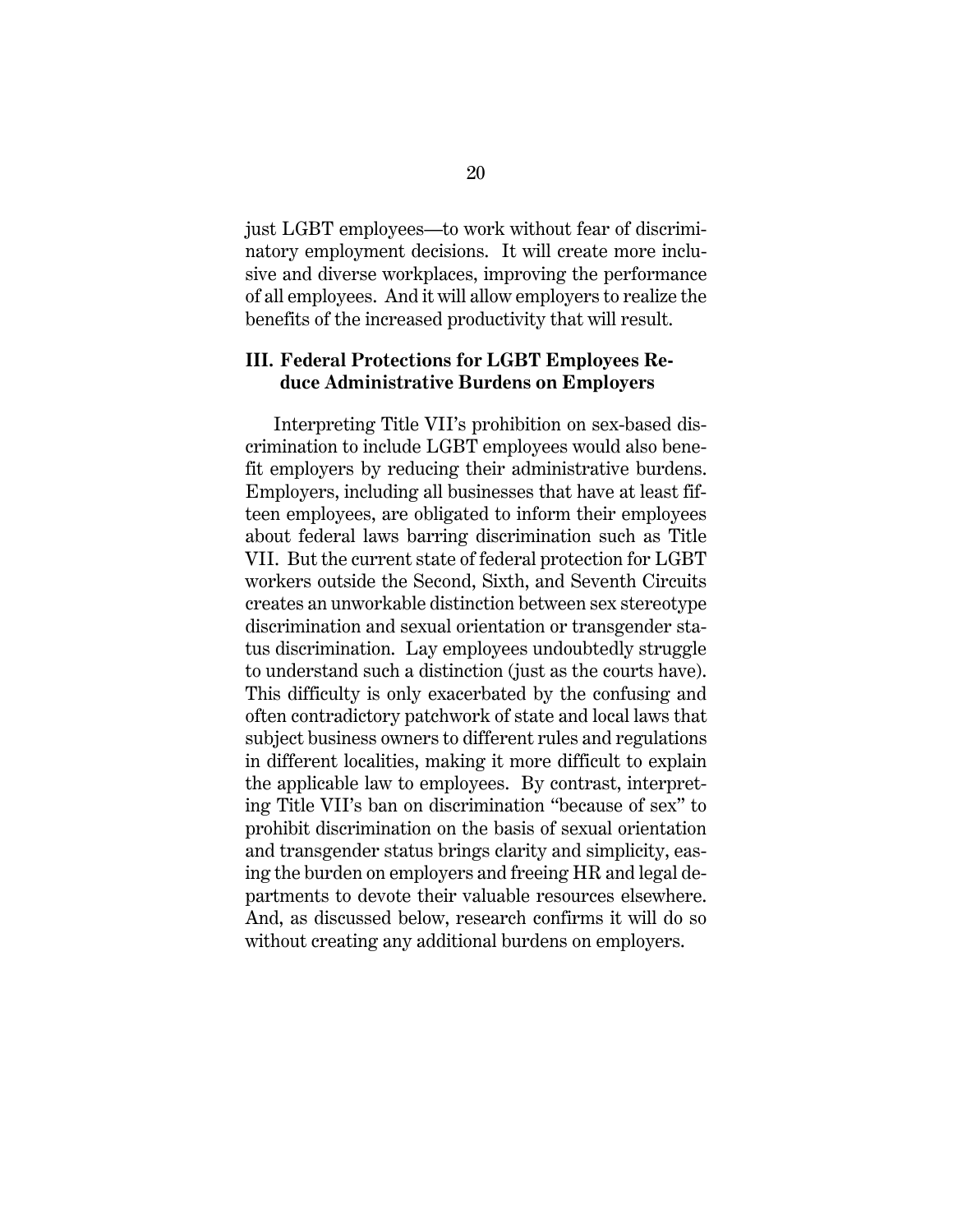Excluding LGBT employees from Title VII's protections will have negative consequences for HR and legal departments that must explain the law to employees. Consider, for instance, an HR representative who is tasked with devising an orientation training session for new employees—none of whom are attorneys—that explains the distinction between sex stereotype discrimination (which is prohibited by Title VII) and sexual orientation discrimination (which would not be, should this Court reverse the Second and Sixth Circuits). The representative would find no help from judicial opinions interpreting Title VII, which have struggled for years to articulate the distinction. *See Zarda v. Altitude Express*, 883 F.3d 100, 121 (2d Cir. 2018) ("Lower courts operating under this standard have long labored to distinguish between gender stereotypes that support an inference of impermissible sex discrimination and those that are indicative of sexual orientation discrimination."). Indeed, it is difficult to imagine that the HR representative would be able to find help anywhere, as articulating the distinction between sex stereotype and sexual orientation discrimination has proven an impossible task.

The difficulties for HR or legal departments extend beyond devising training materials. Consider a different scenario—an HR representative is asked by a lay employee whether the law permits an adverse employment action to be taken against a lesbian employee who is perceived by her colleagues as masculine. The HR representative will again be forced to articulate a distinction between the employee's sexual orientation (which would be a permissible basis for such an action), and the employee's gender non-conforming behavior (which would not be).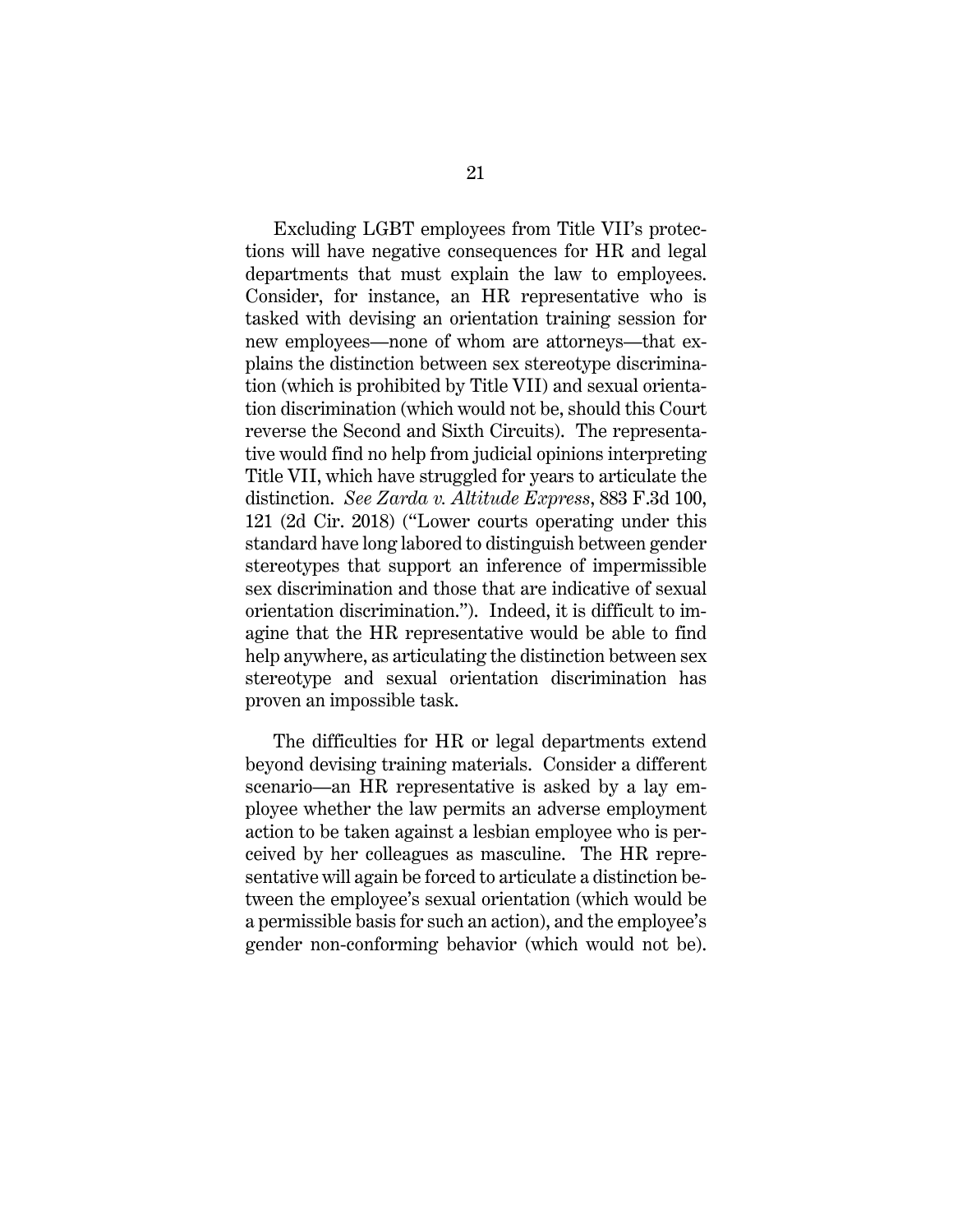Any such explanation would almost certainly lead to confusion among employees about what the law does and does not allow.

Making matters worse, businesses that operate in more than one location are often subject to inconsistent state and local laws that either do or do not prohibit sexual orientation discrimination to varying degrees. Employers must keep themselves informed about these laws, and must explain to their employees that certain actions that are prohibited in one locale may not be in another. The varying laws and regulations to which these businesses are subject makes it even more difficult to keep employees adequately informed about the applicable law.

By contrast, holding that federal law bars discrimination against LGBT employees promotes simplicity and consistency, and will not create any additional burden to employers. The experience of *amici*'s members, consistent with research, has shown that providing and maintaining an LGBT-inclusive workforce does not pose additional costs to businesses. For instance, in a nationwide survey of small business owners who had implemented LGBT-inclusive policies, the overwhelming majority of respondents reported negligible or no costs associated with implementing their LGBT-inclusive policies. Eighty-six percent of small business owners reported that their policies cost "nothing or next to nothing."<sup>41</sup> Only  $2\%$ of respondents reported a "small but significant cost"; none reported "substantial cost."42

 <sup>41</sup> *See* Small Business Majority, *supra* note 2, at 4.

<sup>42</sup> *Id.*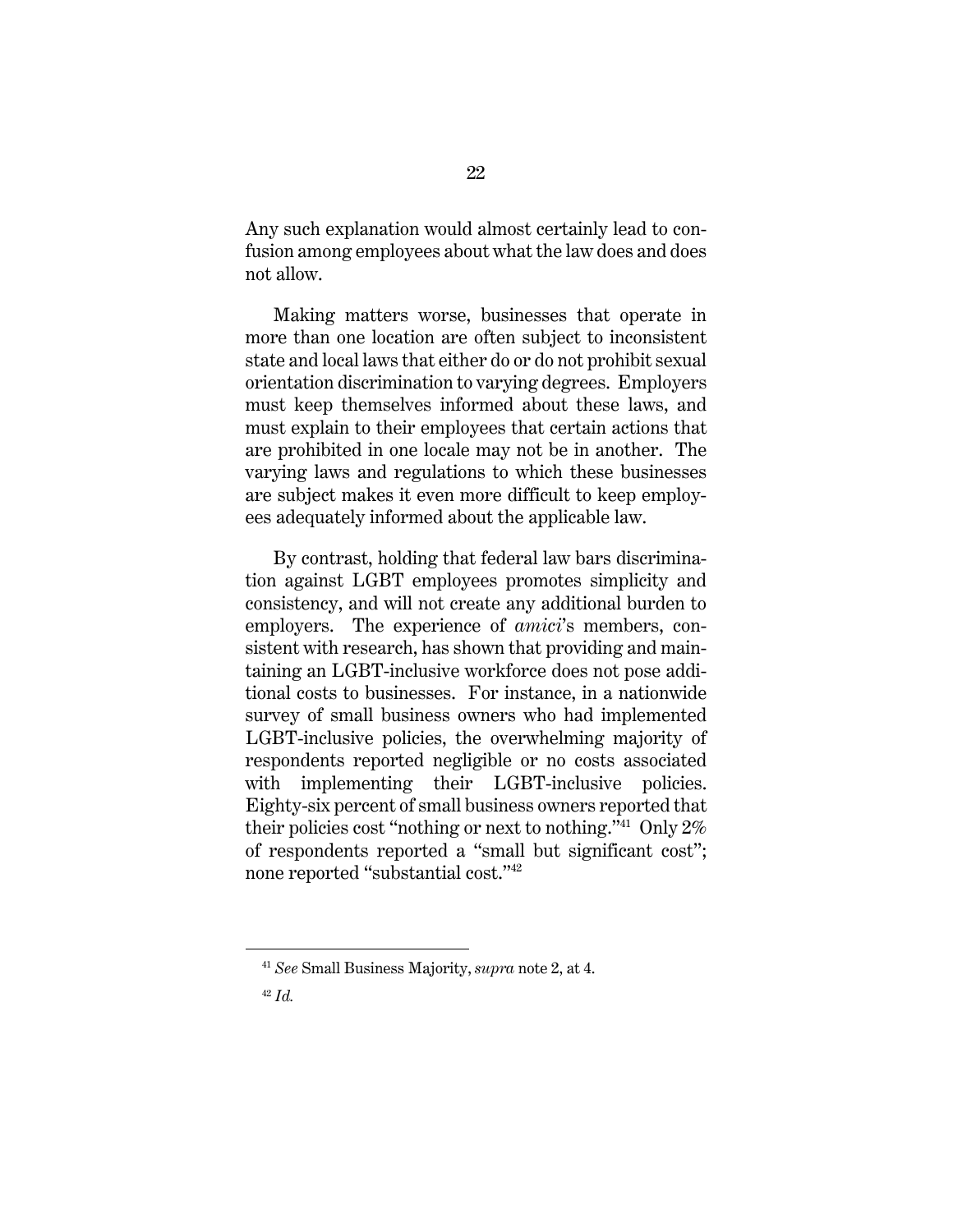Research assessing the costs associated with complying with state and local anti-discrimination laws confirms the absence of any significant burden on businesses. One study examined whether city and county ordinances prohibiting local contractors from discriminating against LGBT employees were administratively burdensome.<sup>43</sup> Of the twenty-nine cities and counties that participated in the study, every single one reported that "there was little or no administrative burden associated with implementing or enforcing" the non-discrimination ordinances.<sup>44</sup> Further, the localities did not incur burdensome compliance costs, and in fact, twenty-eight of them reported that no individuals filed a complaint under the local ordinances for LGBT discrimination committed by contractors.<sup>45</sup>

 Any fear that the number of complaints being filed each year would soar and that businesses would be negatively impacted is unfounded. To the contrary, studies have estimated that the inclusion of sexual orientation and transgender status in nondiscrimination legislation would only lead to a few additional complaints being filed in states each year.In Georgia, for example, one study estimated that LGBT nondiscrimination laws would lead to two additional complaints being filed each year with the

 <sup>43</sup> Christy Mallory and Brad Sears, *An Evaluation of Local Laws Requiring Government Contractors To Adopt LGBT-Related Workplace Policies*, 5 ALBANY GOVERNMENT LAW REVIEW 478, 481, 485, 515 (2012).

<sup>44</sup> *Id.* at 542.

<sup>45</sup> *Id.* at 531–32. One locality reported that it was unsure whether any LGBT discrimination complaints had been filed as it did not track such data.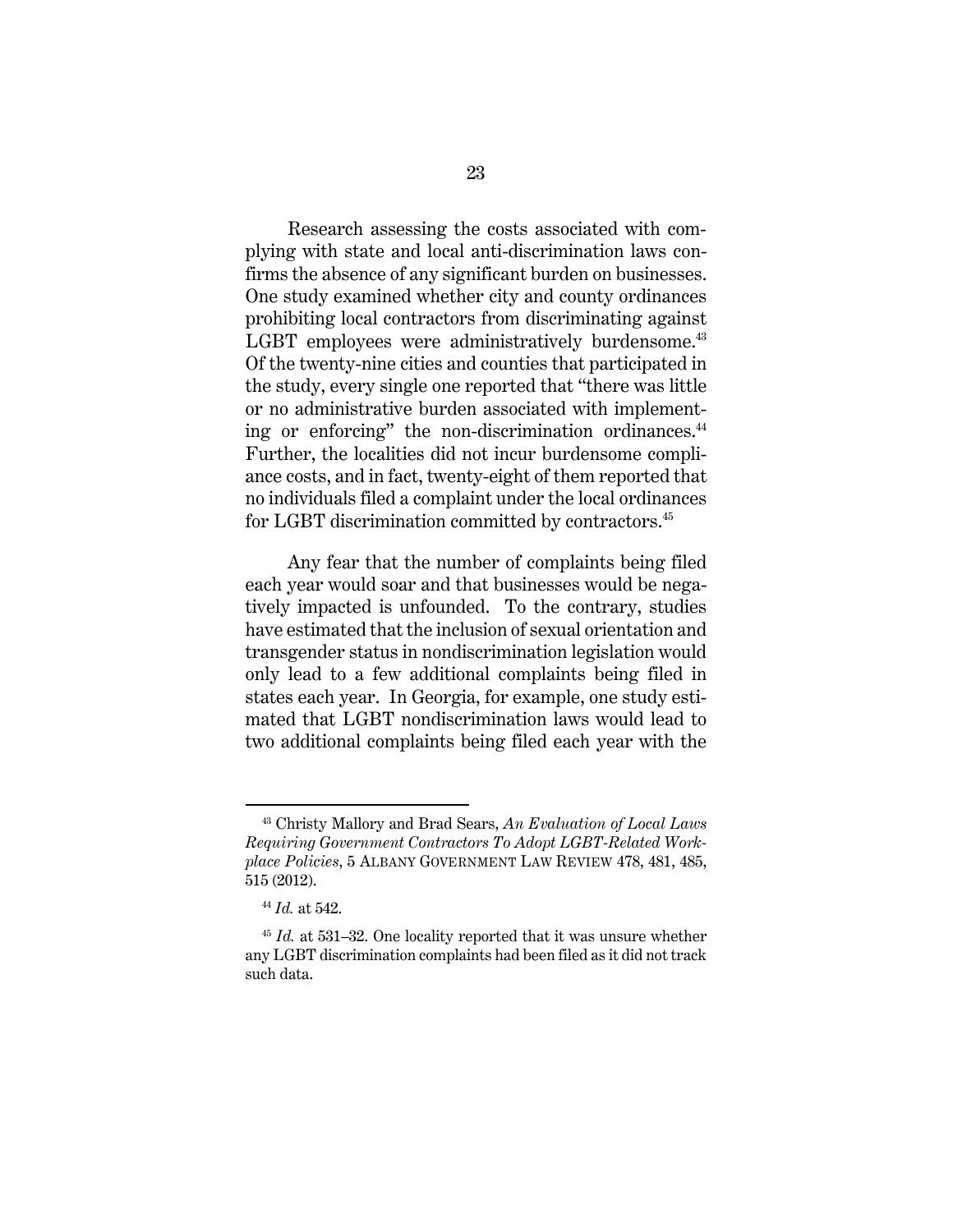Georgia Commission on Equal Opportunity.46 In South Dakota, a different study estimated that such laws would lead to an additional nine complaints each year, with a "minimal" impact on the South Dakota Employment Commission. $47$  There is thus little risk that businesses would face cumbersome investigations, or that exorbitant enforcement costs could be passed onto businesses directly (or indirectly through increased taxes).

The studies demonstrating the lack of any burden imposed by recognizing protections for LGBT employees reflect the fact that such protections are unlikely to alter the majority of businesses' employment decisions. Over 80% percent of small business owners already consider it illegal to fire or refuse to hire LGBT workers.<sup>48</sup> For these businesses, a ruling that recognizes federal nondiscrimination protections for LGBT workers will simply confirm their understanding of the law, rather than impose any meaningful administrative burden.

### **CONCLUSION**

Protections for LGBT workers benefit the economy, businesses themselves, and a business's most important asset: its employees. The judgment of the United States Courts of Appeals for the Second and Sixth Circuits should be affirmed, and the judgment of the United States

 <sup>46</sup> Christy Mallory and Brad Sears, *Employment Discrimination Based on Sexual Orientation and Gender Identity in Georgia*, THE WILLIAMS INSTITUTE 8–9 (Oct. 2014).

<sup>47</sup> Christy Mallory and Brad Sears, *Employment Discrimination Based on Sexual Orientation and Gender Identity in South Dakota*, THE WILLIAMS INSTITUTE 6–7 (Aug. 2015).

<sup>48</sup> *See* Small Business Majority, *supra* note 2, at 4.